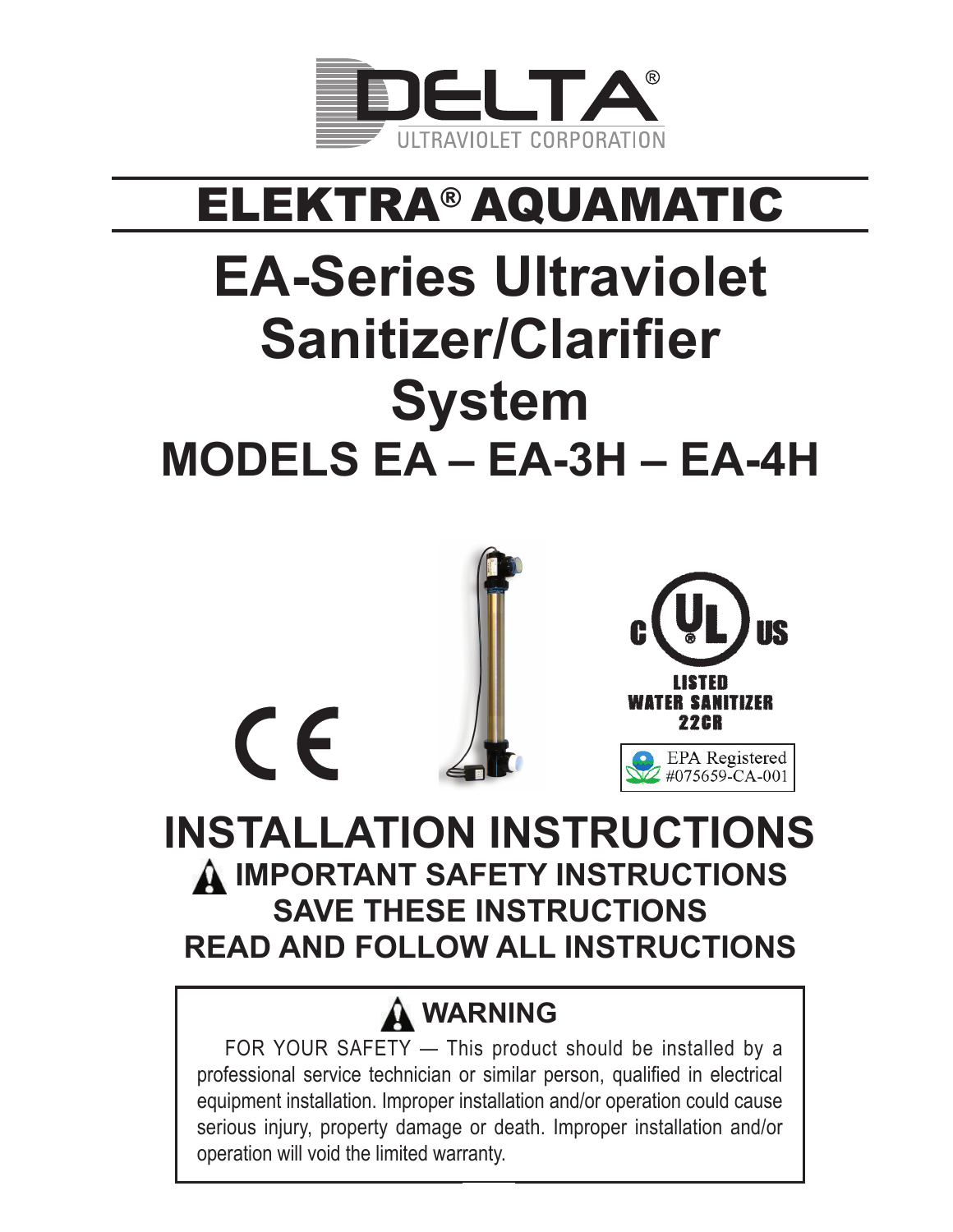### **INSTRUCTIONS PERTAINING TO RISK OF FIRE, ELECTRIC SHOCK OR INJURY TO PERSON**

**WARNING — When using this unit, basic precautions should always be taken, including the following:**

- **1. READ AND FOLLOW ALL INSTRUCTIONS.**
- **2. DANGER: To avoid possible electrical shock, special care should be taken since water is employed in the use of this equipment. For each of the following situation, do not attempt repairs yourself; return the appliance to an authorized service facility or the manufacturer for service or discard the appliance.**

**A. If the appliance falls into the water, DO NOT reach for it! First unplug it and then retrieve it. If electrical components get wet (not the electrical housings, but the components themselves), unplug the appliance immediately.**

**B. Do not operate any appliance if it has a damaged cord or plug, or if it is malfunctioning or if it is dropped or damaged in any manner.**

- **3. Always unplug an appliance from an outlet when not is use, before putting on or taking off parts and before cleaning. Never yank the cord to pull the plug from the outlet. Grasp the plug and pull it to disconnect it.**
- **4. Do not use an appliance for anything other than its intended use. The use of attachments not recommended or sold by the appliance manufacturer may cause an unsafe condition.**
- **5. This unit contains an ultraviolet bulb that can cause discomfort or irritation to the eyes if viewing while operating. Prolonged exposure to the eyes can cause blindness. DO NOT VIEW UV BULB WHILE OPERATING OR DURING MAINTENANCE.**
- **6. Read and observe all of the important notices in these instructions and on the appliance.**
- **7. If an extension cord is necessary, a cord with a proper rating and suitable for outdoor use should be used. A cord rated for less amperes or watts than the appliance's rating may overheat. Care should be taken to arrange the cord that it will not be tripped over or pulled loose.**
- **8. This product shall only be connected to a power supply receptacle or connection protected by a Ground Fault Circuit Interrupter (GFCI).**
- **9. Protect this unit from direct prolonged sunlight exposure.**
- **10. ENVIRONMENTAL NOTICE Hg-Lamp CONTAINS MERCURY. Manage in accordance with disposal laws. See: www.lamprecycle.org**

## **SAVE THESE INSTRUCTIONS**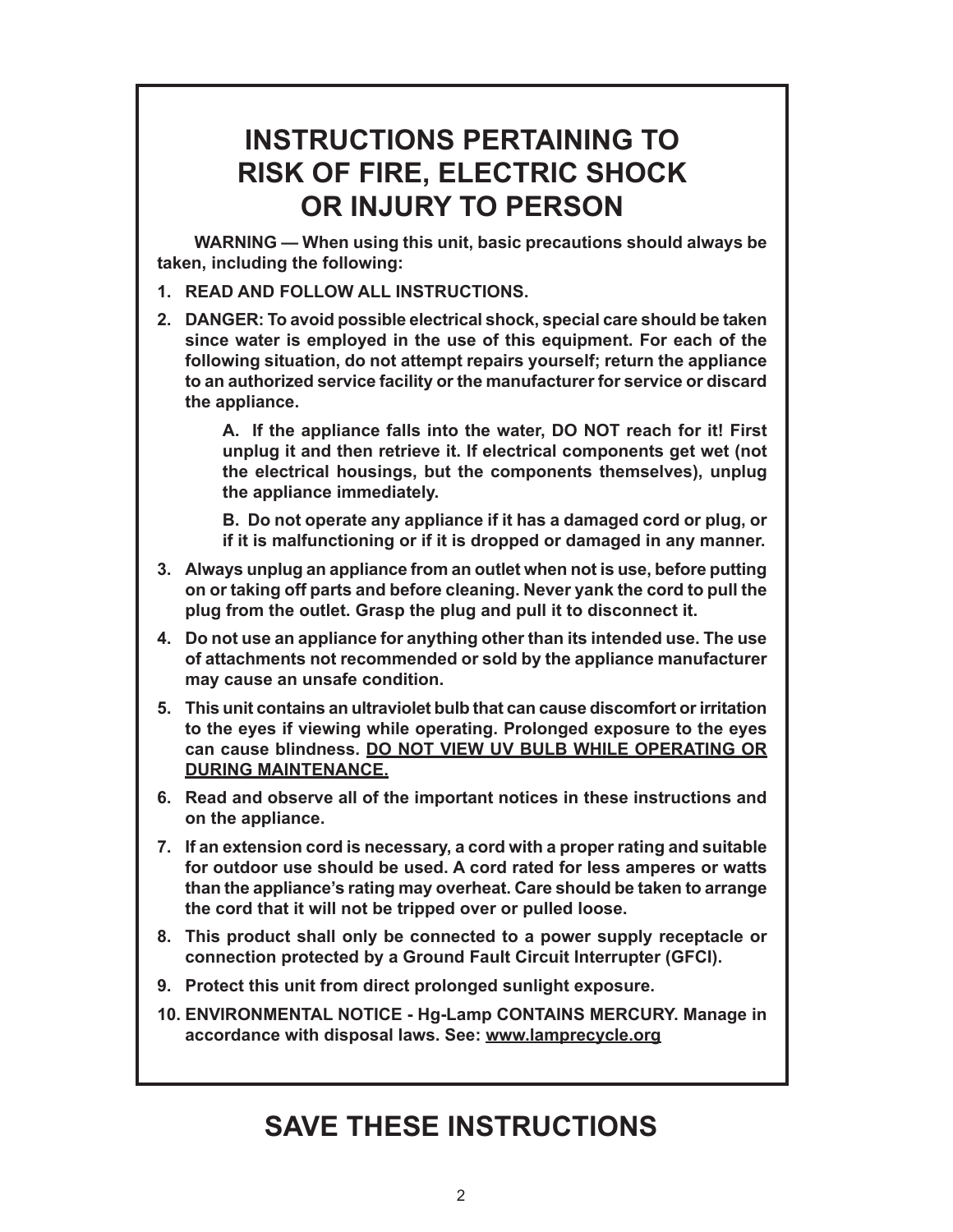# **SAVE THESE INSTRUCTIONS**

## **INSTALLATION INSTRUCTIONS**

# **WARNING**

**When using electrical products, basic precautions should always be followed, including the following:**

- **1. DANGER: RISK OF ELECTRIC SHOCK. Connect only to a circuit protected by a Ground Fault Circuit Interrupter.**
- **2. Grounding is required. The unit should be installed and grounded by a qualified service representative.**
- **3. Install to permit access for servicing.**

*IMPORTANT***:** Follow the instructions **EXACTLY** and **IN THE ORDER LISTED.** Once installed, your UV unit will provide years of successful operation.

#### **TABLE OF CONTENTS**

- 0.0 Forward
- 1.0 Introduction
- 2.0 Pre-Installation
	- 2.1 Pond Turnover Rates
	- 2.2 Swimming Pool Turnover Rates
	- 2.3 Spa Turnover Rates
- 3.0 Desired Flow Rate Chart Swimming Pools, Fountains, Water Features
- 4.0 Desired Flow Rate Chart Ponds
- 5.0 Installation
	- 5.1 Locating The UV Unit
	- 5.2 Plumbing The UV Unit Plumbing Diagram and Bypass Diagram
	- 5.3 Installing Inlet/Outlet Unions
	- 5.4 Installing Mounting Legs
	- 5.5 Mounting The UV Unit On A Solid Base
	- 5.6 Gluing Piping To The UV Unit
	- 5.7 Electrical Connection
	- 5.8 Electrical Bonding (Grounding)
	- 5.9 Electrical Interlock Of Pump/EA Unit
- 6.0 Start-up
	- 6.1 Pump Start-up
	- 6.2 Leak Check Total System
	- 6.3 Swimming Pool/Spa Chemical Balance
- 7.0 Maintenance Quartz Tube Assembly Maintenance/Removal
	- 7.1 Disconnect Power
	- 7.2 Stop Circulation Pump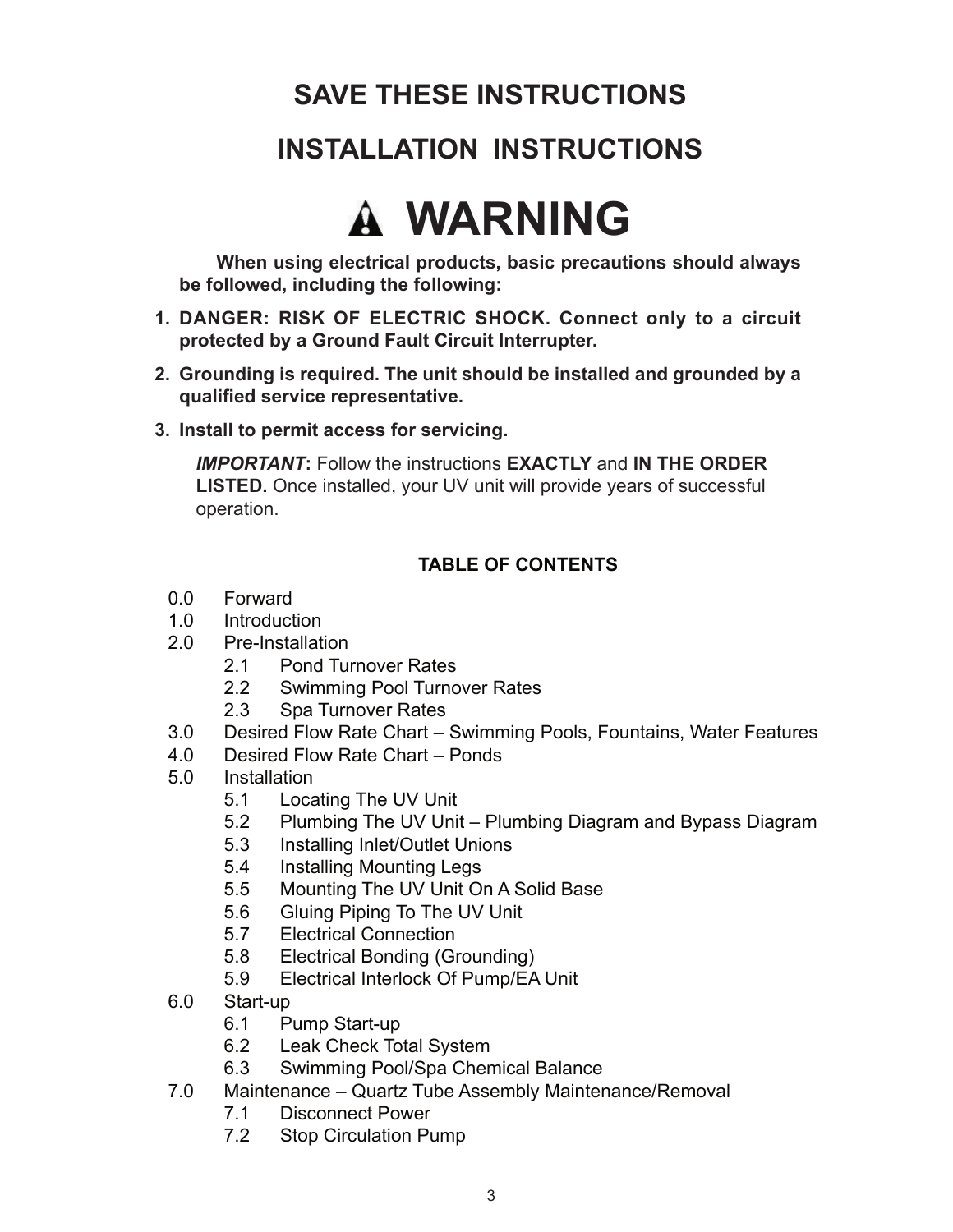- 7.3 Remove Plastic Electrical Tee Fitting
- 7.4 Cleaning Quartz Tube
- 7.5 Re-installing Quartz Tube Assembly
- 8.0 UV Bulb Removal/Replacement
	- 8.1 Electrical Connector Assembly Removal
	- 8.2 Removing The UV Bulb
	- 8.3 Removing The Bulb Cushion and O-Rings
- 9.0 UV Bulb Installation
	- 9.1 Seating Bulb End Cushion
	- 9.2 Installing O-Rings On Bulb End
	- 9.3 Connecting Bulb Pins To Bulb Connector
	- 9.4 Inserting Bulb Into Quartz Tube
	- 9.5 Turning On the Circulation Pump
	- 9.6 Plugging The Unit Into The Power
- 10.0 Maintenance Scheduled Bulb Replacement
	- 10.1 Annual Reminder
- 11.0 Additional UV Unit Maintenance
- 12.0 Normal Operating Results
	- 12.1 Ponds
	- 12.2 Swimming Pools, Spas, Fountains, Water Features, Waterfalls
- 13.0 Winterizing
	- 13.1 Freeze Damage
	- 13.2 Freezing Weather Precautions
- 14.0 Swimming Pool Chemicals
- 15.0 How To Obtain Service
- 16.0 Parts Schematic and Part Numbers
- 17.0 Frequently Asked Questions
	- 17.1 Salt Water Use
	- 17.2 Filter Cleaning
	- 17.3 Time Clock Operation
	- 17.4 Residual Effect From UV
	- 17.5 Horizontal Mounting Of UV Unit
	- 17.6 Below Water Installation
	- 17.7 Multiple UV Units For Larger Installations
	- 17.8 GFCI (Ground Fault Circuit Interrupter) Necessity
- 18.0 Troubleshooting
	- 18.1 UV Bulb Will Not Light At Startup
	- 18.2 UV Bulb Was Lit, But Is Not Lit Now
	- 18.3 UV Bulb Stays Lit When Pump Is Off
	- 18.4 Water Is Green
	- 18.5 GFCI Trips
	- 18.6 Unit Makes Noise When Operating
	- 18.7 Water Leaks From Electrical Enclosure
- 19.0 Specifications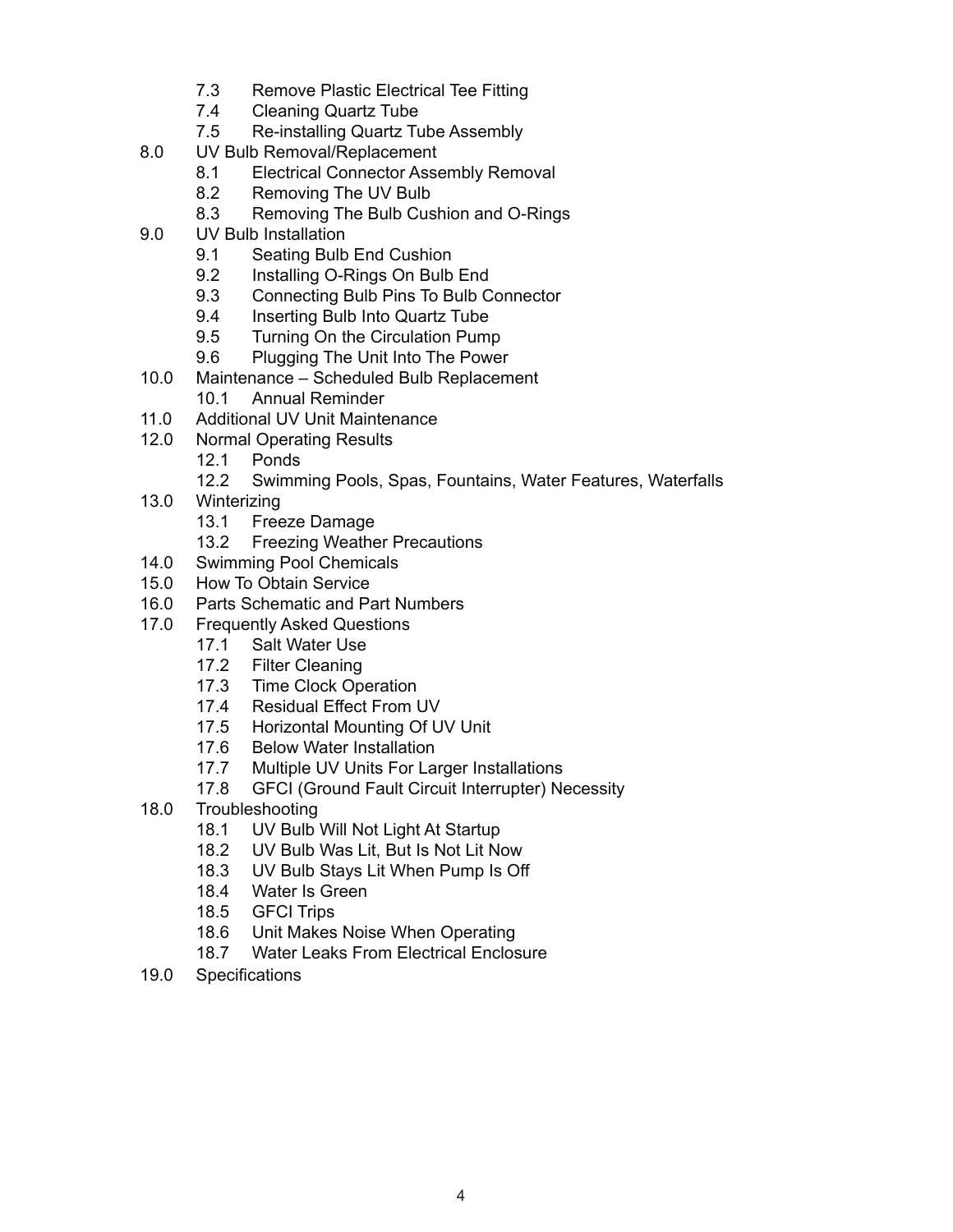**0.0 Forward: The Delta UV Elektra® Aquamatic UV Unit is designed for use in swimming pools, spas, fountains, water features, waterfalls and fish ponds. It is not designed for use in potable (drinking) water installations. Use of this product in applications other than those indicated above will void your warranty and could be harmful to your health or the health of others.**

**1.0 Introduction - How The Elektra® Aquamatic UV Unit Works:** Within the Elektra® Aquamatic UV Unit (which we will refer to throughout this manual as EA), a high intensity electrically operated Ultraviolet (UV) bulb is located inside the unit's wet chamber. This UV bulb gives off Ultraviolet light wave emissions when lit. The bulb's operating emission range is within the Ultraviolet light wave spectrum at 253.7 nm of wavelength. This wavelength is such that when bacteria, protozoa, viruses, algae spores, or other single celled waterborne microorganisms in the incoming water flow are exposed to the light waves of the UV bulb for a proper period of time, the DNA of the microorganism is altered or disrupted and this controls and eradicates these unwanted contaminates and renders them harmless. Your EA UV unit has been sized to produce these important UV rays in the same intensity as is required for Class A potable drinking water, which is 30 microwatts/sec/cm<sup>2</sup>.

While you may see lesser competitive units of similar vessel size claiming to work on larger ponds or pools, you will find that these units do not operate at the same high intensity as does the EA unit and are unable to obtain the same level of killing power as the EA unit. Rely on the flow chart shown herein for proper maximum killing power unit selection for your application.

Pond, spa or pool water containing these unwanted contaminates enters the EA unit's wet chamber and is exposed to the light rays generated by the UV bulb. The EA unit has been designed to allow for some turbidity in the water, as turbidity will reduce the UV light wave transmission capability. Therefore, all EA units are sized to allow for possible turbidity in the water and the reduction in the killing power of the UV bulb when it nears the end of its useful life. When the incoming water is exposed to the bulb for the proper duration and intensity, the water exiting the unit is near drinking water biological quality. *CAUTION!: THIS UNIT IS FOR POND, SPA, WATER FEATURE, FOUNTAIN OR POOL USE ONLY. DO NOT USE THIS UNIT FOR POTABLE (DRINKING) WATER SANITIZATION.*

**2.0 Pre-Installation -** In order to ensure that your EA unit functions with the proper exposure time to achieve the desired water sanitization, it is important to provide the proper water flow rate through the EA unit. If water passes through the unit too quickly, the exposure time of the microorganisms to the UV bulb produced rays will not be sufficient to obtain the desired kill rate. The water flow rate through the UV unit is governed by the piping of your vessel, pool or pond and the size and output of your circulation pump. There also needs to be consideration to the application for the UV unit. Fish ponds have different requirements than do swimming pools, spas, water features, fountains, or waterfalls.

**2.1 Pond Turnover Rates -** Most fish pond experts agree that there is no set formula for the sizing of circulation pumps and UV systems for ponds. The size of the pond, the depth, plant coverage, the amount of sun exposure or shade, and the number of fish in the pond all contribute to determining what the flow rate for a pond should be. The best advise is to consult with a pond expert to determine what the flow rate for your pond should be. This is the best method of ensuring that your pond is being circulated properly. But absent of that, a general rule of thumb that can be used for ponds is that the water volume of the pond should be passed through the filter system every two hours or so. Thus, if you take the volume of your pond (in gallons), and divide that by 120 (the number of minutes in two hours) you will have an approximate desired flow rate for your pond. Then, you select a pump and filter system that works properly at that flow rate. As an example, a 6000 gallon pond would have a desired flow rate of 50 gallons per minute (GPM) calculated at 6000 /120 = 50.

**2.2 Pool Turnover Rates -** Swimming pools are somewhat simpler to calculate for flow rates. Most residential pools are designed to have the capacity of the pool turned over every 12 hours. Semi-commercial pools are normally designed for an 8 hour turnover flow rate. Check with your local jurisdiction for the required flow rate for your type of pool to be sure. As an example, using the same formula as above, a 20,000 gallon residential pool will need to have a pump capable of a 28 GPM flow rate and a 25,000 gallon semi-commercial pool will need to have a pump capable of 52 GPM.

Like pools and ponds, the EA unit needs to be properly sized by flow rate. Moving the water through the EA unit's wet chamber too fast will not allow enough exposure time of the water to be exposed to the UV bulb rays. The following charts show the desired and maximum flow rates for your EA unit. Make sure the flow rate of your circulation system pump does not exceed the maximum allowable flow rate of the UV unit you have selected. (Consult your supplier or pump manufacturer for the pump's GPM rating if you are in doubt.) If the pump output exceeds the maximum flow rate of the EA unit you have selected, select an EA model with a higher flow rate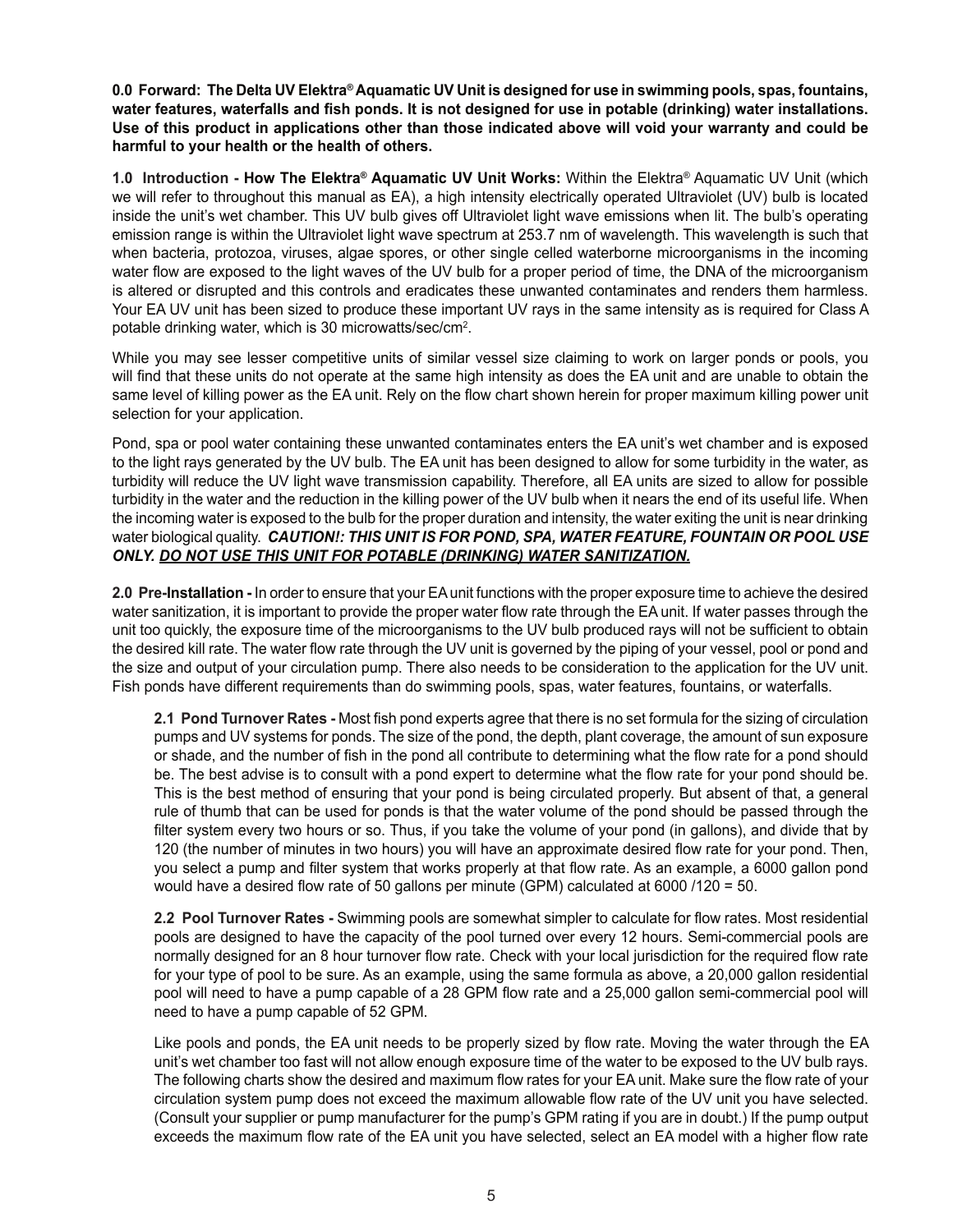capacity rating or consider a multiple unit installation. If your application exceeds the maximum flow rates for the EA-4H-40, multiple units can be used, or you can install a larger capacity Delta E/ES or EP series unit. In most instances a larger capacity unit is more cost effective than multiple units. Contact your supplier or Delta UV for information on these larger capacity UV sanitizers. (See Sec. 17.7).

**2.3 Spa Turnover Rates -** Spas also require proper flow through the UV system. Flow rates of the spa circulation pump should not exceed the maximum flow rate for the UV system selected. Excessive flow rates through the UV system will render the system ineffective. This holds for all applications. Never exceed the flow rate through the UV system as noted on brochures and data sheets.

| Delta UV<br>EA<br>Model | Maximum<br>Flow Rate<br>(GPM) | Maximum<br><b>Flow Rate</b><br>(LPM) | Max Pool Volume<br>12 Hr. Turnover<br>(Gallons) | Max Pool Volume<br>12 Hr. Turnover<br>(Liters) | Max Pool Volume<br>8 Hr. Turnover<br>(Gallons) | Max Pool Volume<br>8 Hr. Turnover<br>(Liters) |
|-------------------------|-------------------------------|--------------------------------------|-------------------------------------------------|------------------------------------------------|------------------------------------------------|-----------------------------------------------|
| $EA-9$                  | 6                             | 23                                   | 4320                                            | 16353                                          | 2880                                           | 10902                                         |
| EA-18                   | 9                             | 34                                   | 6480                                            | 24529                                          | 4320                                           | 16353                                         |
| EA-26                   | 15                            | 57                                   | 10800                                           | 40882                                          | 7200                                           | 27255                                         |
| EA-40                   | 23                            | 87                                   | 16560                                           | 62686                                          | 11040                                          | 41791                                         |

#### **3.0 Desired UV Unit Flow Rates - Swimming Pools, Fountains, Water Features**

| Delta UV<br>EA-3H<br>Model | <b>Maximum</b><br>Flow Rate<br>(GPM) | Maximum<br><b>Flow Rate</b><br>LPM) | Max Pool Volume<br>12 Hr. Turnover<br>(Gallons) | Max Pool Volume<br>12 Hr. Turnover<br>(Liters) | Max Pool Volume<br>8 Hr. Turnover<br>(Gallons) | Max Pool Volume<br>8 Hr. Turnover<br>(Liters) |
|----------------------------|--------------------------------------|-------------------------------------|-------------------------------------------------|------------------------------------------------|------------------------------------------------|-----------------------------------------------|
| $EA-3H-5$                  | 16                                   | 60                                  | 11520                                           | 43200                                          | 7680                                           | 28800                                         |
| EA-3H-10                   | 33                                   | 125                                 | 23760                                           | 90000                                          | 15840                                          | 60000                                         |
| EA-3H-20                   | 46                                   | 174                                 | 33120                                           | 125280                                         | 22080                                          | 83520                                         |
| EA-3H-40                   | 52                                   | 197                                 | 37440                                           | 141840                                         | 24960                                          | 94560                                         |

| Delta UV<br>EA-4H<br>Model | Maximum<br>Flow Rate<br>(GPM) | Maximum<br><b>Flow Rate</b><br>LPM) | Max Pool Volume<br>12 Hr. Turnover<br>(Gallons) | Max Pool Volume<br>12 Hr. Turnover<br>(Liters) | Max Pool Volume<br>8 Hr. Turnover<br>(Gallons) | Max Pool Volume<br>8 Hr. Turnover<br>(Liters) |
|----------------------------|-------------------------------|-------------------------------------|-------------------------------------------------|------------------------------------------------|------------------------------------------------|-----------------------------------------------|
| $EA-4H-5$                  | 21                            | 80                                  | 15120                                           | 57600                                          | 10080                                          | 38400                                         |
| EA-4H-10                   | 44                            | 167                                 | 31680                                           | 120240                                         | 21120                                          | 80160                                         |
| EA-4H-20                   | 61                            | 231                                 | 43920                                           | 166320                                         | 29280                                          | 110880                                        |
| EA-4H-40                   | 69                            | 261                                 | 49680                                           | 187920                                         | 33120                                          | 12580                                         |

*Note: Multiple units can be used for flow rates beyond those specified herein. (See Sec. 17.7)*

#### **4.0 Desired UV Unit Flow Rates - Ponds**

| Delta UV<br>EA<br>Model | Maximum<br><b>Flow Rate</b><br>(GPM) | <b>Maximum</b><br>Flow Rate<br>LPM) | Max Volume<br>2 Hr. Turnover<br>(Gallons) | Max Volume<br>2 Hr. Turnover<br>(Liters) | Max Volume<br>3 Hr. Turnover<br>(Gallons) | Max Volume<br>3 Hr. Turnover<br>(Liters) |
|-------------------------|--------------------------------------|-------------------------------------|-------------------------------------------|------------------------------------------|-------------------------------------------|------------------------------------------|
| $EA-9$                  | 6                                    | 23                                  | 720                                       | 2725                                     | 1080                                      | 4088                                     |
| EA-18                   | 9                                    | 34                                  | 1080                                      | 4088                                     | 4320                                      | 16353                                    |
| EA-26                   | 15                                   | 57                                  | 1800                                      | 6814                                     | 7200                                      | 27255                                    |
| EA-40                   | 23                                   | 87                                  | 2760                                      | 10448                                    | 11040                                     | 41791                                    |

| Delta UV<br>EA-3H<br>Model | Maximum<br>Flow Rate<br>(GPM) | Maximum<br>Flow Rate<br>'LPM) | Max Volume<br>2 Hr. Turnover<br>(Gallons) | Max Volume<br>2 Hr. Turnover<br>(Liters) | Max Volume<br>3 Hr. Turnover<br>(Gallons) | Max Volume<br>3 Hr. Turnover<br>(Liters) |
|----------------------------|-------------------------------|-------------------------------|-------------------------------------------|------------------------------------------|-------------------------------------------|------------------------------------------|
| $EA-3H-5$                  | 16                            | 60                            | 1920                                      | 7200                                     | 2880                                      | 10800                                    |
| EA-3H-10                   | 33                            | 125                           | 3960                                      | 15000                                    | 5940                                      | 22500                                    |
| EA-3H-20                   | 46                            | 174                           | 5520                                      | 20880                                    | 8280                                      | 31320                                    |
| EA-3H-40                   | 52                            | 197                           | 6240                                      | 23640                                    | 9360                                      | 35460                                    |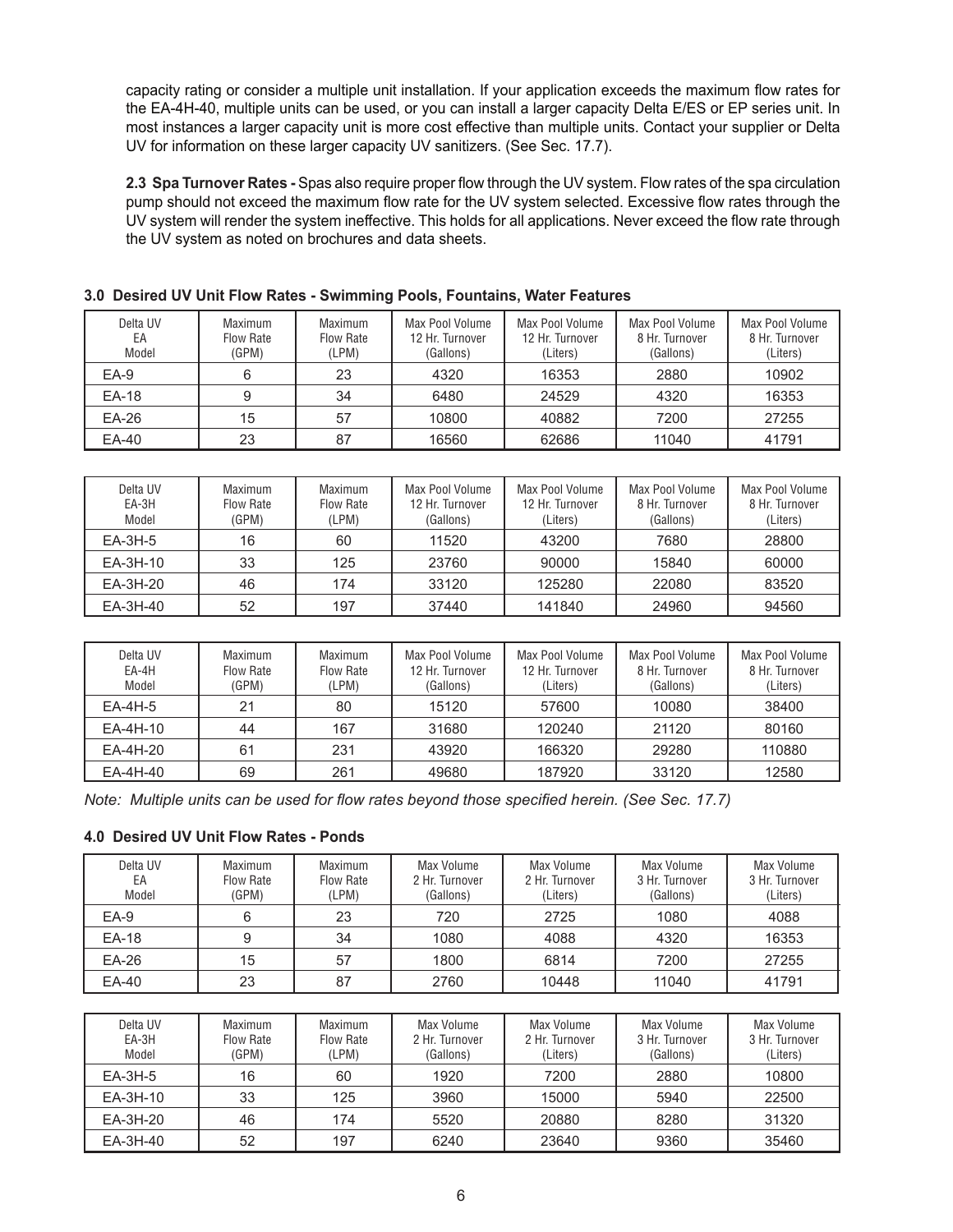| Delta UV<br>EA-4H<br>Model | Maximum<br>Flow Rate<br>(GPM) | Maximum<br><b>Flow Rate</b><br>LPM) | Max Volume<br>2 Hr. Turnover<br>(Gallons) | Max Volume<br>2 Hr. Turnover<br>(Liters) | Max Volume<br>3 Hr. Turnover<br>(Gallons) | Max Volume<br>3 Hr. Turnover<br>(Liters) |
|----------------------------|-------------------------------|-------------------------------------|-------------------------------------------|------------------------------------------|-------------------------------------------|------------------------------------------|
| $EA-4H-5$                  | 21                            | 80                                  | 2520                                      | 9600                                     | 3780                                      | 14400                                    |
| EA-4H-10                   | 44                            | 167                                 | 5280                                      | 20040                                    | 7920                                      | 30060                                    |
| EA-4H-20                   | 61                            | 231                                 | 7320                                      | 27720                                    | 10980                                     | 41580                                    |
| EA-4H-40                   | 69                            | 261                                 | 8280                                      | 31320                                    | 12420                                     | 46980                                    |

*Note: Multiple units can be used for flow rates beyond those specified herein. (See Sec. 17.7)*

**5.0 Installation -** Before starting the installation, PLEASE read this manual from cover to cover. A few moments spent initially becoming totally familiar with the EA unit and its installation requirements will save a great deal of time (and expense) later. If you have questions that are not answered after you have completed the reading of this manual, contact your supplier or Delta UV. We are ready to assist you at anytime and we want your installation to go smoothly and the equipment to work properly.

**5.1 Locating the UV Unit -** Once you have confirmed the size of your pond or pool and compared that information against the requirements of your EA UV unit by using the charts above, it is now time to install your unit. The EA unit comes with all internal components fully assembled and ready for installation. Only the Inlet/Outlet unions and (if used) stainless steel mounting legs need to be installed to ready your unit for installation. The housing of the EA UV unit is stainless steel and the black inlet and outlet ends are UV inhibited ABS plastic. Your unit will function fine in the outdoors. Installing the EA unit indoors or inside a covered area is preferred however, to keep your unit looking new. The EA unit will need to be powered from a 120V/15A electrical outlet. (240V 50/60HZ EA units are available.) If the electrical outlet is outdoors and exposed to the weather, it will need to be an Outdoor type receptacle. The EA unit comes with a five foot (minimum) (1.5 meter) long power cord. Do not use an extension cord unless it is at least a 16/3 size conductor waterproof type and is no more than twenty-five feet (7.5 meters) long.

**5.2 Plumbing the UV Unit -** Your EA unit will need to be plumbed into your pond, spa or swimming pool circulation system. The diagram (Fig. 1) shows how the unit is to be plumbed. Note that the water is to be piped from the pressure side of the pump and after the filter, in and out of the EA unit. When the EA unit is in a vertical position, the inlet for the water is at the bottom of the EA unit, and the outlet is at the top of the EA unit. The EA unit may also be mounted in a horizontal position and in that instance, water can enter and exit from either end of the unit. If your pump exceeds the maximum flow rate of the EA unit, installation of a plumbing by-pass will be necessary to bypass some of the pump's flow around the EA unit so the maximum flow rate of the EA unit will not be exceeded. A typical bypass arrangement is shown in Fig. 2. (NOTE: A bypass system will allow only the water that passes through the EA unit to be sanitized. Therefore, a by-pass should be used only to bypass a very small amount of water and the main flow should be through the EA unit itself for maximum killing power.)

**5.3 Installing Inlet/Outlet Unions -** The EA unit comes with union nuts installed on the housing. Packed with your EA unit are the remaining components necessary to complete the Inlet/Outlet unions. The clear union tail piece is used on the water outlet union, and the solid color union tail piece is used on the bottom inlet union. Also packed with your EA unit are two rubber-like gaskets that are used to complete the Inlet/Outlet unions. One side of the gasket is flat, the other side has a half round bead on the face. The two PVC unions each have a groove in the face of the union tail piece and that groove accepts the half-round bead of the gasket to hold the gasket in place correctly. Place the gaskets into the face of the union tail pieces. Now, install the union tail pieces by screwing them into the union nuts on the EA unit. DO NOT OVERTIGHTEN. Hand tightening is sufficient. OVERTIGHTENING WILL BREAK THE UNION NUTS.

**5.4 Installing the Mounting Legs -** Your EA unit comes with two stainless steel mounting legs and two stainless steel band clamps. The legs can be used to mount the EA unit to a solid surface, such as a wall or the floor. As the EA unit is not heavy, it can also be mounted directly to the rigid PVC plumbing of your pool, spa or pond. If the mounting legs are used, it is recommended that the band clamps be placed over each plastic end of the EA unit, rather than over the stainless steel housing, to facilitate removal of the stainless steel housing without requiring removal of the unit's plastic ends. The stainless steel housing has two unions to allow the inlet and outlet to be rotated for plumbing convenience. Each end of the EA unit can be rotated 360 degrees to accommodate the piping from any angle of approach.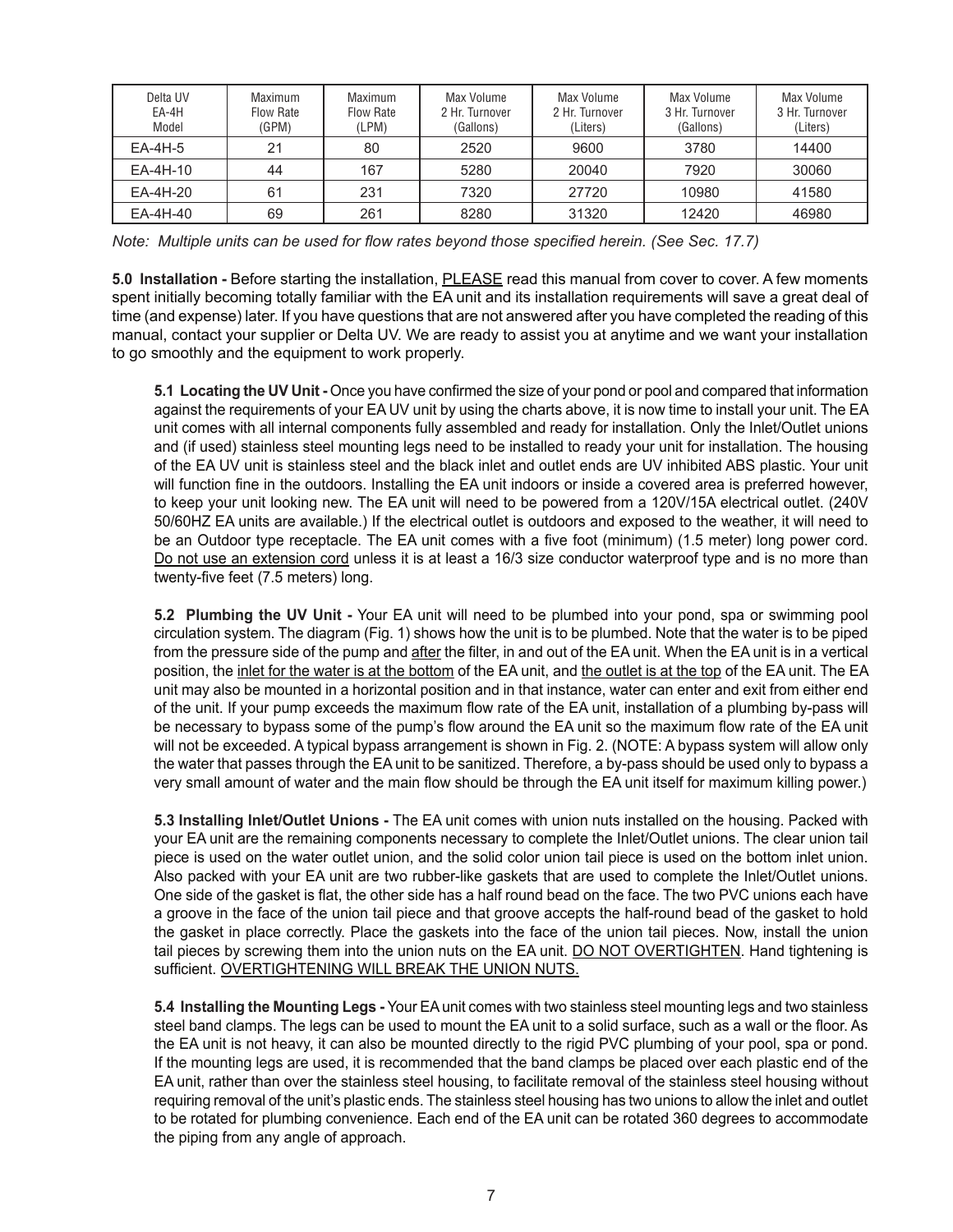

**5.5 Mounting the EA Unit on a Solid Base -** The next step is to secure the EA unit for operation. As mentioned before, either the piping itself or the two mounting legs can be used to secure the EA unit in place. FAILURE TO PROPERLY SECURE THE UNIT MAY CAUSE NOISE DUE TO VIBRATION CAUSED BY WATER PASSING THROUGH THE WET CHAMBER.

**5.6 Gluing Circulation Piping -** The Inlet/Outlet PVC union tail pieces are 2 inch pipe size (63mm for overseas models). Your PVC supply piping should be glued into the union tail pieces using an appropriate PVC primer and PVC cement, as recommended by your supplier. Inlet piping should be supported and should not rest solely upon the unions, to avoid breaking the unions. The installation of valves on the inlet and outlet lines attached to the UV unit is recommended for future servicing. If the EA unit is located with any portion of the unit below the surface of the pond or pool, then VALVES ARE MANDATORY, so you may winterize or remove the EA unit without draining your pool, spa or pond. When you have completed the piping installation (including bypass if necessary), the final step is to plug the unit into its power source.

**5.7 Electrical Connection -** The electrical power rating for your EA unit is shown on the label on the outside of the unit. US and Canadian EA units operate on 120V/50/60 Hz – (.750 Amps maximum). This extremely low power consumption makes operating your EA unit very economical. Therefore, you will need a 15 Amp 120V receptacle for your EA unit to plug into. (Check the label on your overseas unit for its power requirement.) Your EA unit is supplied with an five foot long (1.5 meter) long weatherproof power cord terminating in either a 3-prong grounded NEMA plug. The plug assembly contains the electrical ballast that operates the UV bulb in the EA unit. In the US or Canada it is mandatory that you install a GFCI in the electrical outlet or in the breaker panel serving the EA unit power receptacle. NOTE: Should the electrical power cord of your EA unit become frayed or damaged in the future, unplug it from the power receptacle and replace it immediately.

Your EA unit can be exposed to the weather, however you must protect the electrical plug by providing an Outdoor type electrical receptacle to prevent rain and such from entering the plug connection. Overseas 240 volt EA units are supplied with a separate mounting box that is hard wired into the electrical system.

**5.8 Electrical Bonding (Grounding) -** As required in the US by Article 680, NEC and many local electrical codes, all metallic equipment of your pond, spa or swimming pool system must be electrically bonded to a common bonding grid, using a continuous #8 bare copper wire to connect all components (pump, filter, EA unit) together using the ground lugs supplied with each component. The EA unit has a pressure grounding lug located on the stainless steel housing to accommodate this function. Connect the bonding wire from the bonding grid to the grounding lug supplied on the EA unit.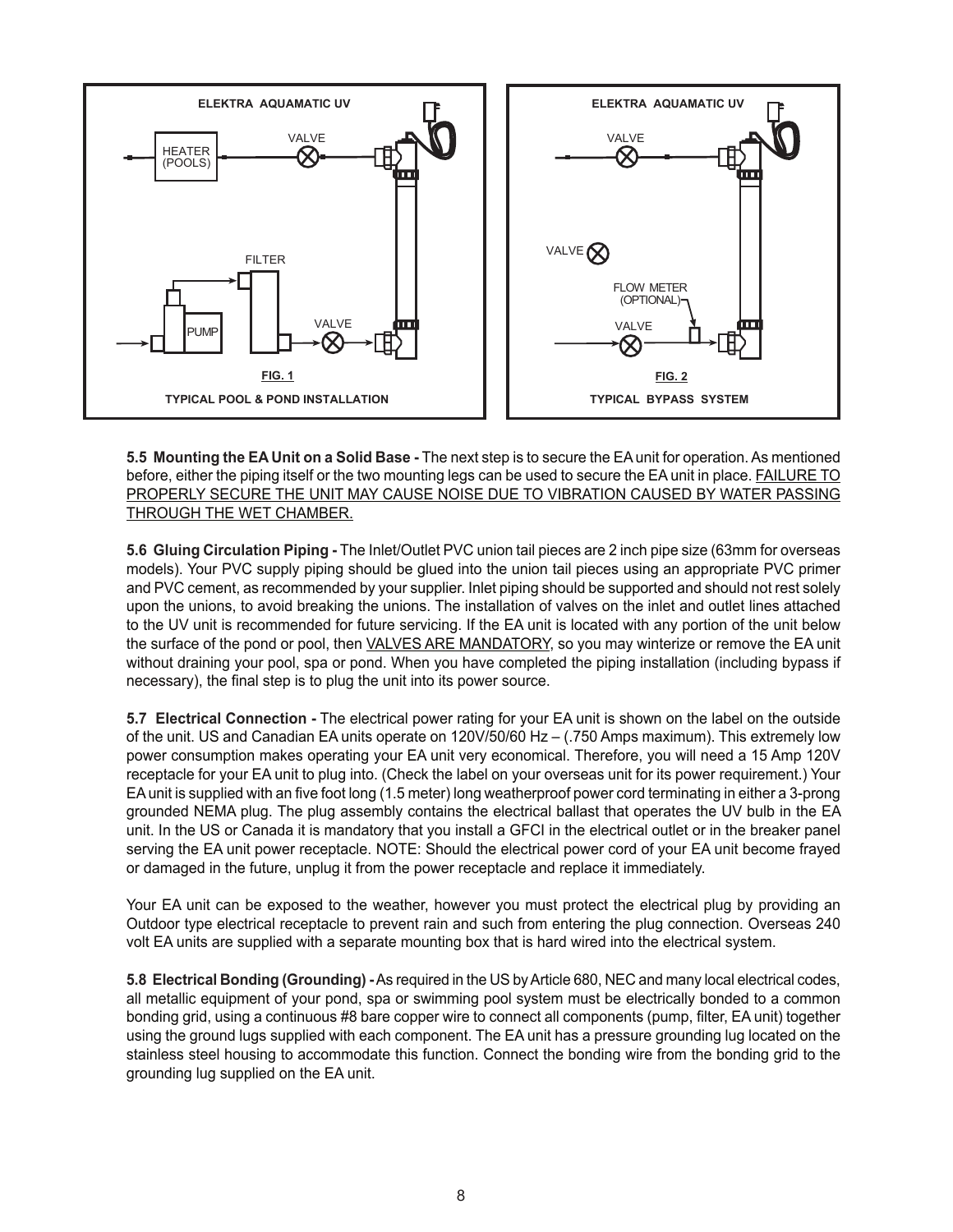

#### **DANGER - RISK OF ELECTRICAL SHOCK - RISK OF INJURY OR DEATH IF ELECTRICAL INSTALLATION AND BONDING ARE NOT DONE PROPERLY. If you are in doubt, have this important work done by a Licensed Electrician!**

**5.9 Electrical Interlock of Pump/EA Unit -** The EA UV unit will turn ON whenever there is power supplied to the electrical receptacle servicing the unit. However, your EA unit should only be energized when there is water flowing through the unit. Therefore, it is important that you do not plug your unit into the electrical receptacle until you have the pump operating and water is flowing through the EA unit. This is to ensure that the bulb will not create excessive heat when the EA unit is empty or water is not flowing in the wet chamber. Such excessive heat can shorten the life of the UV bulb. If your pump is turned OFF and ON by a time clock, the electrical receptacle servicing the EA unit should be electrically interlocked with the pump, so that the EA unit is turned OFF at the same time the pump is turned OFF.

When the EA unit is properly powered or interlocked and whenever the pump is pumping water through the EA unit, you will be able to confirm lighting of the bulb. To confirm that the bulb is indeed lit, you can view the glow of the bulb through the clear plastic union tail piece at the top outlet of the EA unit. This is the only location where you should attempt to view the UV bulb while it is on. The PVC union tail piece screens out the harmful UV rays and can be viewed with the naked eye without any damage to the eyes. If the bulb is not lit after you power the EA unit, check the troubleshooting section at the end of this manual. The electrical supply installation is now complete.

**6.0 Start-Up -** Once you have completed all the preceding steps, (IMPORTANT) verification that the unit has no leaks anywhere, including a possible broken quartz tube damaged during transit, you are ready to start up your EA unit.

**6.1 Start Up Circulation Pump -** Once the pump is ON, be sure to drain all air from your system through the air relief valve on the filter, if it is so equipped.

**6.2 Check EA Unit for Leaks -** Make one final check for leaks in your piping, accessories, and the EA unit unions. If any water leakage appears at the EA unit's power cord exit point, disconnect the EA unit immediately. This is a sign of the glass quartz tube inside the EA unit being broken or cracked during transit or during installation. The glass quartz tube can be visually inspected by removing the stainless steel housing from the plastic electrical end of the EA unit by loosening the plastic end from the stainless steel housing using the union nut present on the housing. If the glass quartz tube is cracked or broken, contact your supplier or Delta UV for a replacement. Do not operate the EA unit until this problem is corrected. See Sec. 7 for instructions on replacing the glass quartz tube assembly.

**6.3 Chemical Balance -** Check the chemical balance of your swimming pool or spa and adjust the chemical balance as per your pool chemical suppliers instructions. - Remember, the EA unit dramatically reduces the need for pool chemicals, but does not eliminate the need for proper pool or spa chemical balance.

**7.0 Quartz Tube Maintenance -** The EA unit requires very little maintenance during the year. The UV bulb in the EA unit is placed inside a quartz tube to protect the bulb from the water in the EA unit's wet chamber. The quartz tube is contained as part of the electrical end tee assembly. The quartz tube itself cannot be replaced, but rather the whole quartz tube/electrical tee assembly should be replaced. Contact your Supplier or Delta UV if you need to replace the quartz tube assembly.

This quartz tube can have its ability to transmit the UV rays from the bulb through the quartz tube diminished if the quartz tube becomes dirty or laden with deposits. The quartz tube should be removed from the wet chamber stainless steel housing every six (6) months and inspected to make sure it is clean and that deposits are not attached to the quartz tube. To remove the quartz tube assembly for cleaning or replacement, you should follow the steps shown below.

**7.1 Disconnect Power -** Unplug the EA unit from its power receptacle.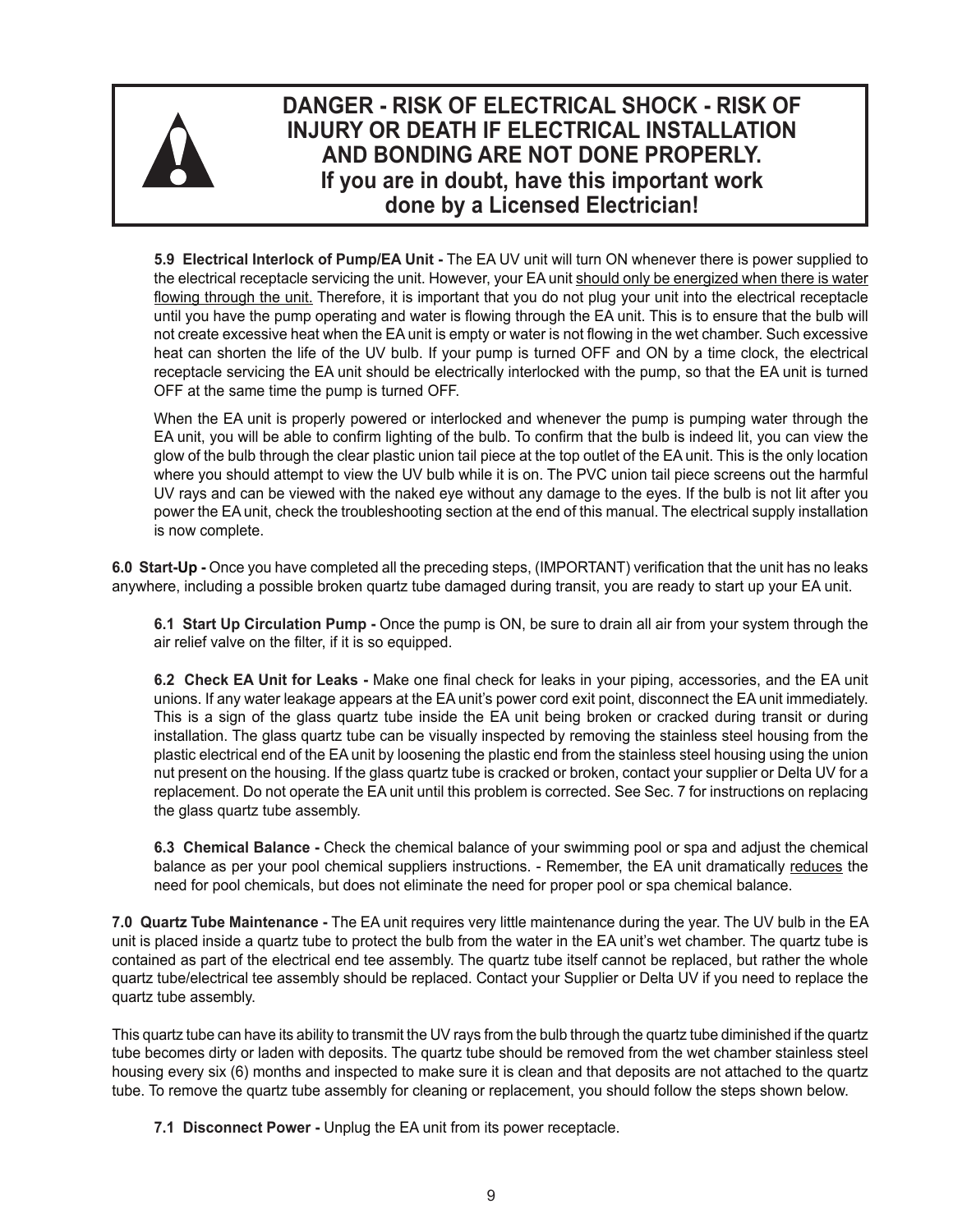**7.2 Stop Your Circulation Pump -** You must shut off the circulation pump so that no water is flowing into the EA unit. If valves are installed which isolate the EA unit from the rest of the equipment, simply close the valves and isolate the EA unit for removal. If any pressure remains inside the EA unit after the pump is turned OFF, if must be relieved by simply unscrewing the bottom union nut on the EA unit. This will relieve any pressure. When you are absolutely sure that no pressure remains inside the EA unit's wet chamber, you can proceed to the next step.

**7.3 Remove the Plastic Plumbing/Electrical Tee Fitting -** *CAUTION! NEVER REMOVE ANY EA UNIT COMPONENT WITHOUT FIRST UNPLUGGING THE EA UNIT FROM ITS POWER SOURCE AND REMOVING ALL PRESSURE FROM INSIDE THE EA UNIT'S WET CHAMBER.* Before proceeding further, make sure the EA unit has not been operating for at least five minutes before starting the removal of the electrical connector. This will allow the UV bulb inside the quartz and the quartz tube itself to cool down before handling. The plastic plumbing/electrical tee is removed by unscrewing the plumbing union and housing unions attached to the tee fitting. Once all unions are unscrewed, slowly lift the tee fitting (with quartz tube attached) from the stainless steel EA unit body. You now have the quartz tube assembly removed from the EA unit and ready from cleaning.

**7.4 Cleaning the Quartz Tube -** The quartz tube exterior can normally be cleaned by mixing a mild solution of Muriatic Acid (available at all pool supply stores) with water in a ratio of four parts water to one part acid. CAUTION: Follow the directions for use and handling of Muriatic Acid on the acid bottle label, being careful to protect your eyes, wear rubber gloves and avoid breathing fumes. DO NOT USE ABRASIVE CLEANERS as they can scratch the high quality quartz glass. If lime or hard water calcium deposits are encountered, lime removal products that are available in grocery stores can be used. These products will not harm the hard glass surface of the quartz tube. Complete the cleaning of the quartz tube, rinse it off and wipe it dry.

Lastly, carefully inspect the cleaned quartz tube for cracks. If any cracks in the quartz tube are found, the quartz tube assembly must be replaced. Broken quartz tubes will allow water to enter the dry electrical chamber, cause the GFCI to trip and attack the electrical components of the unit, which will cause them to fail and need to be replaced. BROKEN QUARTZ TUBES, OR WATER DAMAGE CAUSED BY BROKEN QUARTZ TUBES, ARE NOT COVERED UNDER YOUR LIMITED WARRANTY.

**7.5 Re-installing The Quartz Tube -** The process of reinstalling the quartz tube is just the reverse of the removal process.

**8.0 UV Bulb Removal and Replacement -** The following instructions should be followed every time you remove or replace the UV bulb. While the UV bulb is not required to be removed from inside the quartz tube when cleaning the quartz tube, it is convenient to schedule one of the semi-annual quartz tube cleanings at the same time as the annual UV bulb replacement. NOTE: The UV bulb in your system contains mercury, dispose of it in accordance with the instructions on Page 2.

**8.1 Electrical Connector Assembly Removal -** In order to replace the UV bulb, it is necessary to unscrew the electrical connector assembly from the electrical tee assembly. The electrical connector is removed from the plastic electrical tee at the top of the EA unit by unscrewing (rotating counter-clockwise) the connector from the upper (electrical end) plastic body. Note that there is an O-Ring between the electrical connector and the plastic body. Locate the O-Ring and put it aside for re-installation later.

**8.2 Removing the UV Bulb -** When you unscrew the electrical connector, remove it slowly from the electrical body. While you are removing the electrical connector from the body, you will be removing the UV bulb at the same time. Pulling up on the electrical connector too quickly may cause the four pins of the UV bulb to become separated from the electrical connector, causing the bulb not be removed at the same time as the electrical connector. If this occurs, bulb removal can be accomplished after the electrical connector is removed by simply placing the EA unit upside down and the bulb will drop out of the EA unit into your hand. Do not allow the bulb to fall onto the floor as it will most likely break. Make sure the bulb and quart tube are cool before handling. To avoid burning your skin, do not handle a hot UV bulb or quartz tube.

With the electrical connector and bulb removed from the quartz tube, you can unplug the UV bulb from the electrical connector by grasping the bulb by the white porcelain connector near the top of the bulb and at the same time, pull the electrical connector from the bulb. DO NOT TOUCH THE UV BULB GLASS WITH YOUR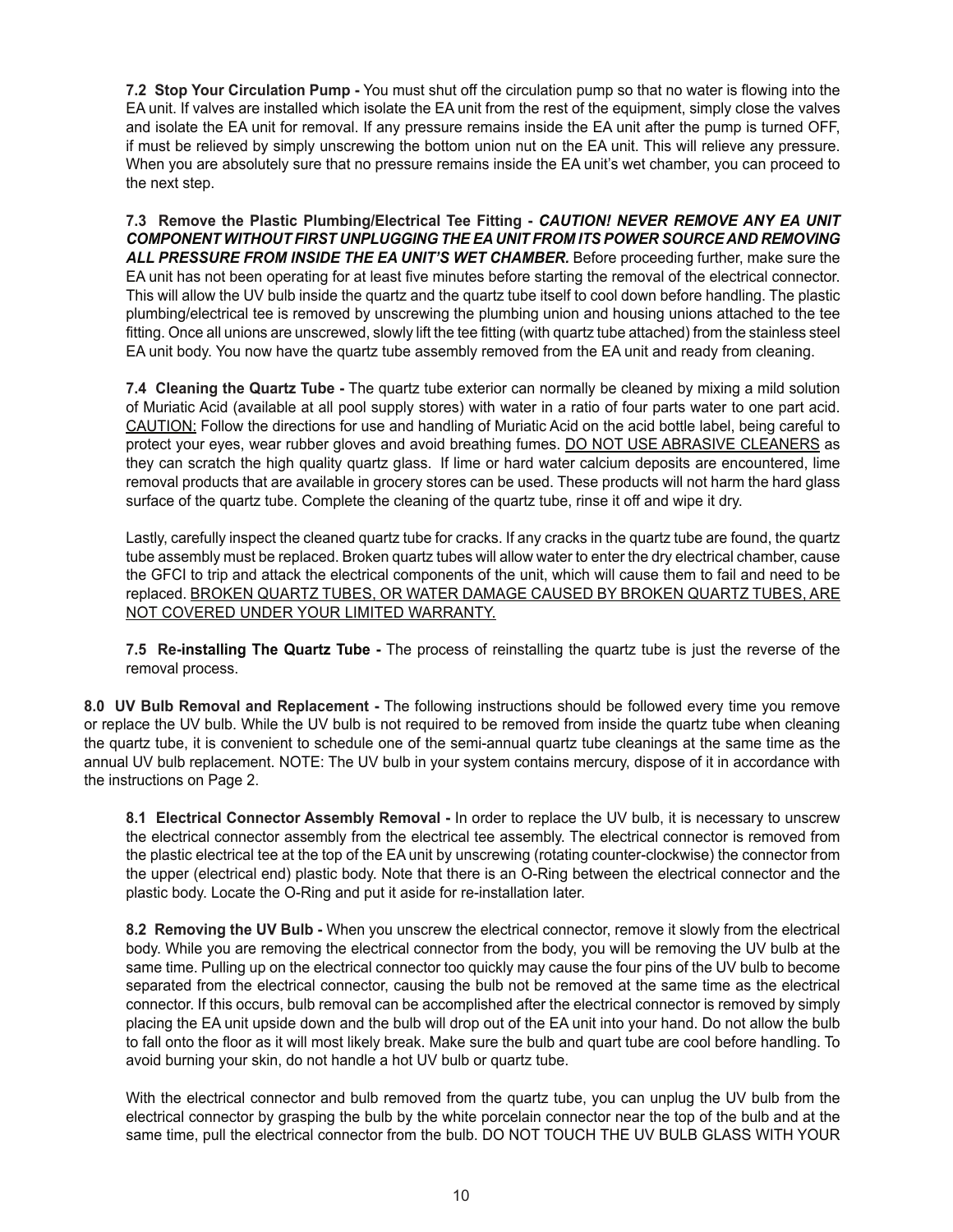BARE HANDS! Use a soft clean cotton cloth or clean cotton gloves to handle the UV bulb. Skin oils on your hands can remain on the bulb and cause hot spots on the bulb which can shorten the bulb life. Carefully place the removed bulb in a safe location while cleaning the quartz tube. Remember, replacement of the UV bulb after 1 year (9000 hours) of use is MANDATORY. Even though the bulb may be glowing (when viewed through the clear union piece) the bulb's useful life for sanitizing ends after 9000 hours of use. Annual bulb replacement is a MUST! Contact your supplier or Delta UV to obtain a UV bulb replacement.

**8.3 Removing the Bulb Cushion and O-Rings -** In order to properly position the UV bulb inside the quartz tube, a bulb cushion (Part #44-02019) and two O-Rings (Part #44-02221) are place on the UV bulb. These new parts are included with all replacement bulbs, but must be reused if the bulb is not going to be replaced. Locate them and set them aside if you plan to use them in the future. They may be found inside the quartz tube (if they become dislodged from the UV bulb during removal from the quartz tube) or on the UV bulb itself.

**9.0 Re-installing the UV Bulb -** DO NOT TOUCH THE UV BULB GLASS WITH YOUR BARE HANDS. Oils on your hands transfer to the bulb glass and cause hot spots on the bulb surface. If you have touched the bulb with your bare hands, you must wipe the bulb glass off using a clean soft cotton cloth moistened with Denatured Alcohol, before inserting the bulb back into the quartz tube.

**9.1 Bulb Cushion Installation -** Seat the bulb end cushion on the end of the bulb (the end that goes down into the quartz tube first).

**9.2 O-Rings Installation -** Place the two O-Rings around the top white porcelain bulb end cap (where the electrical pins are located).

**9.3 Connecting the Bulb Pins to the Bulb Connector -** By grasping the UV bulb by the white porcelain pin end, insert the four silver pins on the bulb into the white bulb pin connector extending beyond the end of the electrical assembly. Note that the four pins are not symmetrical from one another. Two pins are close together and two are further apart. Make sure when you are installing the pins into the pin connector, that the pins align correctly with the pin connector assembly. Push the bulb firmly into the pin connector, but do not force the pins into the pin connector. If force appears to be required, it is an indication that the pins are not aligned with the pin receptacle. The bulb must be attached to the electrical assembly before inserting the bulb into the quartz tube.

**9.4 Inserting the Bulb Into the Quartz Tube -**The last step before inserting the bulb into the quartz tube, is to make sure the O-Ring that goes between the electrical connection assembly and the electrical tee fitting is in place and once confirmed, make sure the bulb cushion is in the downward end of the bulb and that the bulb's O-Rings have not become dislodged from the white ceramic on the end of the bulb while the bulb is being inserted down into the quartz tube. Re-position the bulb O-Rings if necessary. Slowly lower the bulb into the quartz tube and once the electrical assembly has been threaded onto the electrical tee, rotate the electrical assembly clockwise SLOWLY until the electrical assembly is screwed completely onto the electrical tee and is flush with the top of the electrical tee. You may use a wrench to secure the two pieces however, only a slight tightening should be done. DO NOT OVERTIGHTEN. There is no water behind the electrical assembly therefore, the connection need only be tight enough to allow the sealing O-Ring to prevent water from entering the electrical connection during inclement weather.

**9.5 Turn the Circulation Pump Back On -** Before power is restored to the EA unit, water must be flowing in the EA unit's wet chamber. Verify that all valves are open in the plumbing lines servicing the EA unit and that you have a good water flow through the EA unit and back to the pool, spa or pond, before applying electrical power to the EA unit.

**9.6 Plug the EA Unit Power Into the Power Receptacle -** Plug the EA unit back into the electrical receptacle servicing the unit. Verify that the bulb is lit by viewing the glow of the bulb through the clear plastic union fitting at the outlet of your EA unit. Once you have verified that the bulb is lit while the pump is operating, your EA unit is ready for service.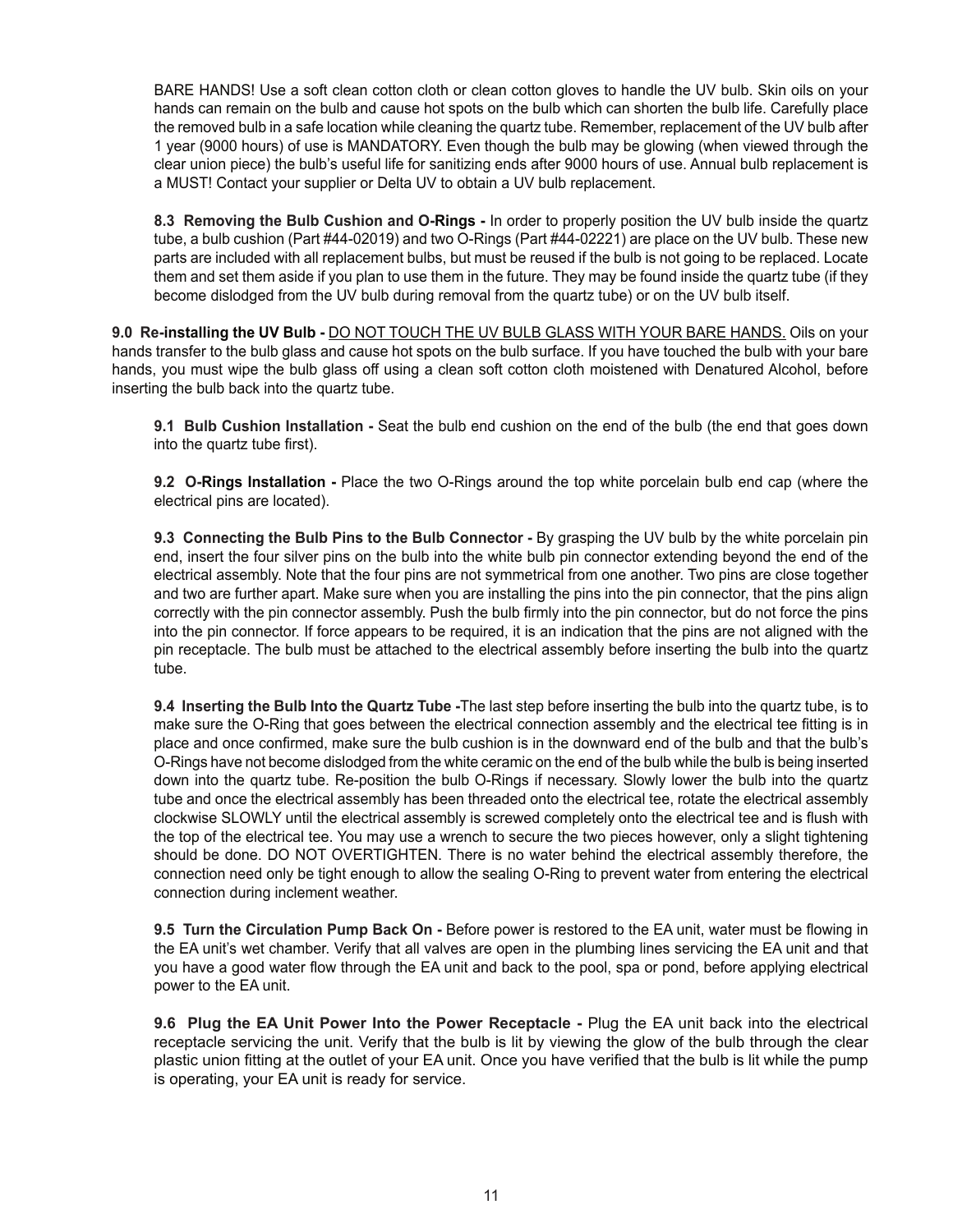**10.0 Scheduled UV Bulb Replacement -** As mentioned previously, in addition to cleaning of the quartz tube periodically, annual replacement of the UV bulb is required. The High Output UV bulb in your EA unit has a useful life of approximately 9000 hours of operation, which is about one year of continual use. ANNUAL REPLACEMENT IS MANDATORY – Even though the bulb may be glowing after one (1) year of operation, do not operate your EA unit longer without replacing the bulb as the bulb will have reached its useful ability to do its job by then. Bulb replacement is best done at the same time as quartz tube cleaning to minimize your maintenance efforts. This can be accomplished with a little planning ahead. You should schedule one of your quartz tube cleanings to take place at the required annual bulb replacement time occurrence.

As a point of information, it should be noted that if you start and stop your circulation pump frequently, such as by daily time clock operation, you will cause the bulb to be more susceptible to burning out more quickly than if used continually. This is the same phenomenon you see when you turn on a table lamp and it flashes and burns out. The momentary inrush of billions of electrons that occurs when a bulb is first energized has a detrimental effect on the filament of all bulbs, thus the cause for a potentially shorter bulb life.

**10.1 Annual Reminder -** It is recommended that you mark your calendar for bulb replacement ten or eleven months from the initial date of installation of your Elektra® Aquamatic UV unit. This will give you ample time to obtain a new bulb from your supplier before re-lamping is required. If your application is critical, as in a Koi pond, where you absolutely do not want to have your EA unit out of service for any period of time, it is suggested that a spare bulb be kept on site so you can change out the bulb immediately if replacement is needed. Bulb replacement is accomplished as outlined in Sec. 8 and 9.

**11.0 Additional Maintenance -** While not required for the function of your EA unit, you can keep your EA unit looking new by periodically applying a light coat of car wax to the exterior of the unit at initial installation, then periodically thereafter as required. Be careful not to damage the silver product identification label, as EA units returned for service with missing or mutilated labels will not be warranted. No other scheduled maintenance of your EA unit is necessary. All other components not mentioned previously do not require any preventive maintenance. Should any component be require replacement, you can identify the component part number in Sec. 16 of this manual and obtain it from your original supplier, or if he does not have it, then from Delta UV directly.

**12.0 Normal Operating Results -** Ponds, spas, swimming pools, fountains, waterfalls and water features have different disinfection and clarification needs than fishponds. The EA unit provides those needs in the same manner equally effectively, for all types of water environments specified herein.

**12.1 Normal Operating Results (Ponds) -** On properly sized and installed pond installations, you can expect to correct green water condition in 3-5 days of continuous operation after start-up. Remember, only water that enters the EA wet chamber is exposed to the UV rays of the bulb, so algae that clings to the sides and bottom of your pond will not be affected by installing an EA unit. This is normal and the retention of biologicals outside the EA unit is desired for proper bio-filtration. The EA unit will not harm your bio-filtration, fish population or pond eco-system.

**12.2 Normal Operating Results (Swimming Pools, Spas, Fountains, Water Features) -** You will see a significant improvement to your water clarity and the "chlorine odor" should disappear in 2-4 days of continual operation after start-up on properly sized and installed pools, spas, fountains, waterfalls and water features. Remember, as noted before, the EA unit will dramatically reduce the pools reliance on sanitizers and algae control products. Many users of UV units report a 70%-85% reduction in their chemical use. This is not only desirable due to reduced operating costs, but the major reduction of sanitizer levels makes for a more healthier bathing environment. REMEMBER, you must continue to check your water chemistry regularly as required for your water vessel and in pools. Some sanitizing chemicals will still be necessary to supplement the sanitization and control capability of the EA UV unit.

**13.0 Winterizing –** Your EA unit can be damaged if allowed to freeze. The substantial pressure inside the wet chamber caused by ice forming inside the wet chamber can break the glass quartz tube as well as the wet chamber itself. Therefore, you must protect your EA UV unit from freezing. Damage due to freezing, including breakage of glass components, the wet chamber, or water damage to other components caused by freezing IS **NOT COVERED** under your Limited Warranty.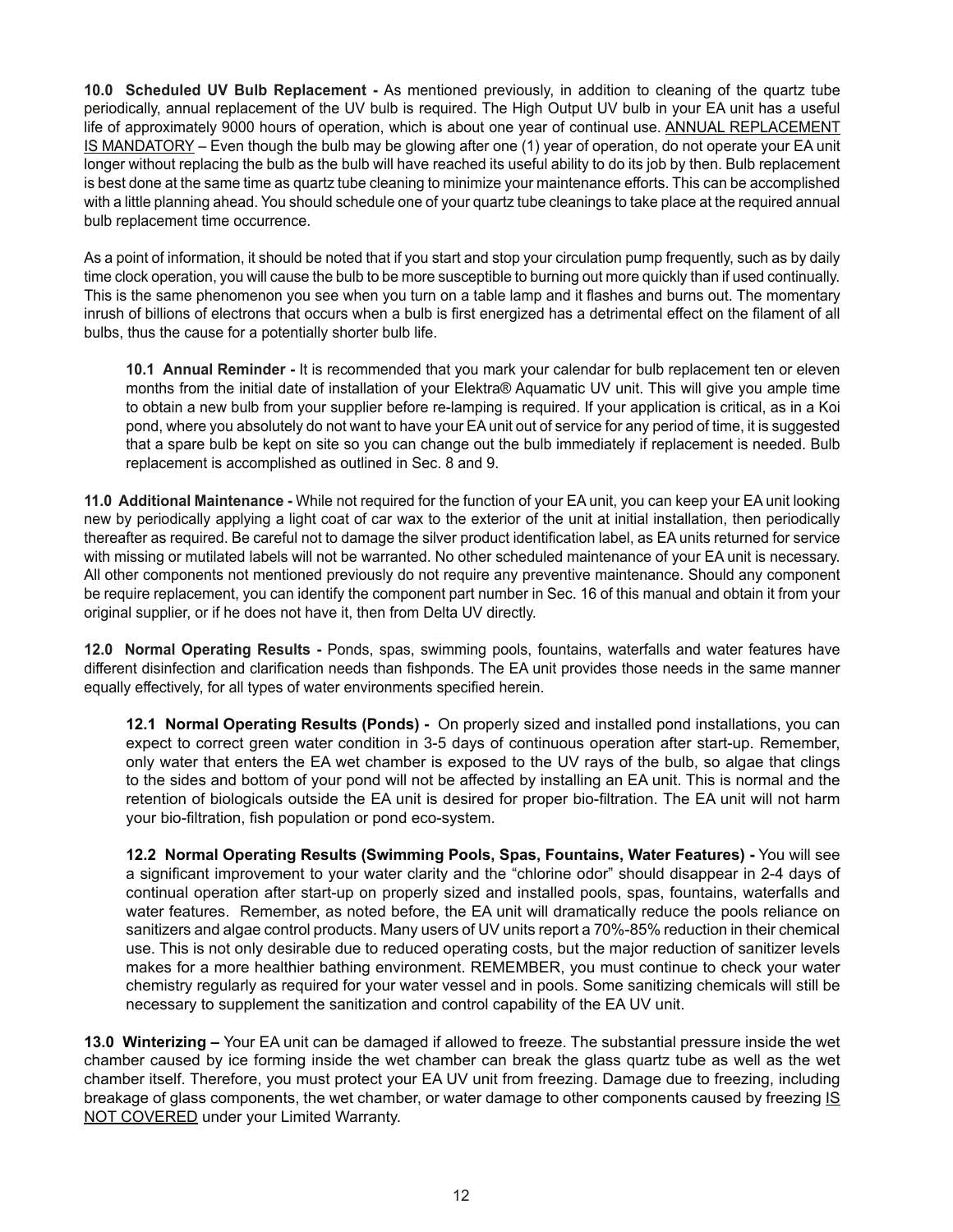**13.1 Freeze damage -** Freeze damage can be avoided by keeping the water flowing at all times, without interruption during freezing temperatures. All time clocks must be inoperable and the pump must run continuously during freezing weather. Freeze damage can also be avoided if the pump and EA unit are maintained inside a warm enclosure.

**13.2 Freezing Weather Precautions -** If you do not plan to operate your EA UV unit during freezing temperatures, you must take precautions to make sure all water is removed from inside the EA wet chamber so it does not freeze inside the wet chamber and damage the EA unit. This can be accomplished by first closing any valves on lines in or out of the EA unit. Next drain the water from the EA unit's wet tank by opening the bottom union so that all water is drained from inside the water chamber tank. A safe precaution is to place the EA unit in a warm location during freezing temperatures after draining the unit and disconnecting it from the plumbing.

**14.0 Swimming Pool Chemicals –** Your EA unit does not add any chemicals to the water it treats. Its job is to kill bacteria, parasites, microorganisms and algae that come into contact with the UV rays inside the EA unit's wet tank. It is important to maintain a chemical regiment as directed by your pool chemical supplier, however you will notice a dramatic decrease in chemical usage as one of the side benefits of the EA unit is that it attacks the chloramines that form in pool and spa water when sanitizing chemicals are inadequate or when bathing loads are heavy. Ponds and aquatic features obviously do not utilize swimming pool chemicals.

**15.0 How To Obtain Service** – In the unlikelihood that service is required, contact your supplier and the supplier can advise the best method of providing the services you need. In some instances, the supplier will handle the required service themselves, including the ability to supply any necessary parts. In other instances, the supplier will refer you to Delta UV, who can assist you as well. Please read the Limited Warranty in this manual for your EA UV unit. It explains fully what is and what is not covered under the Limited Warranty and the warranty periods.

**16.0 Exploded Parts Diagram -** The following diagram shows all replaceable and non-replaceable components of your EA unit.

| ⋒           |            | PART NUMBER MATRIX |              |                                     |                                   |                                |                           |                                |                |                    |
|-------------|------------|--------------------|--------------|-------------------------------------|-----------------------------------|--------------------------------|---------------------------|--------------------------------|----------------|--------------------|
|             | SEE NOTE 2 | <b>MODEL</b>       |              | TEM #1-120V ITEM #1-240V            | ITEM $#3$                         | ITEM #4                        | ITEM $#6$                 | ITEM $#10$ ITEM $#13$          |                | ITEM $#15$         |
|             |            | EA-9               | $70 - 10161$ | $70 - 10261$                        | 78-07342                          | $86 - 02370$                   | $44 - 02340$              | 86-02035 58-50210              |                | $70 - 18309$       |
| ൩           |            | $EA-16$            | $70 - 10162$ | $70 - 10262$                        | 78-07344                          | 86-02370                       | 44-02340                  | 86-02035 58-50217              |                | $70 - 18316$       |
|             |            | $EA-26$            | $70 - 10162$ | $70 - 10262$                        | 78-07346                          | 86-02370                       | 44-02340                  | 86-02035 58-50227              |                | $70 - 18326$       |
|             |            | $EA-40$            | $70 - 10163$ | $70 - 10263$                        | 78-07348                          | 86-02370                       | 44-02340                  | 86-02035 58-50241              |                | $70 - 18340$       |
|             |            | $EA-3H-5$          | $70 - 10127$ | $70 - 10227$                        | 78-07352                          | 86-02370                       | 44-02340                  | 86-02035 58-50306              |                | $70 - 18405$       |
|             |            | $EA-3H-10$         | $70 - 10127$ | $70 - 10227$                        | 78-07354                          | 86-02370                       | $44 - 02340$              | 86-02035 58-50311              |                | $70 - 18410$       |
|             |            | $EA-3H-20$         | $70 - 10128$ | $70 - 10228$                        | 78-07356                          | 86-02370                       | 44-02340                  | 86-02035 58-50321              |                | $70 - 18420$       |
|             |            | $EA-3H-40$         | $70 - 10128$ | $70 - 10228$                        | 78-07358                          | 86-02370                       | 44-02340                  | 86-02035 58-50341              |                | $70 - 18410$       |
|             |            | $EA-4H-5$          | $70 - 10127$ | $70 - 10227$                        | 78-07452                          | $86 - 02364$                   | 44-02246                  | 86-02037 58-50406              |                | $70 - 18405$       |
|             |            | $EA-4H-10$         | $70 - 10127$ | $70 - 10227$                        | 78-07454                          | 86-02364                       | 44-02246                  | 86-02037 58-50411              |                | $70 - 18410$       |
| SEE NOTE 3- |            | EA-4H-20           | 70-10128     | $70 - 10228$                        |                                   | 78-07456   86-02364            | $44 - 02246$              | 86-02037 58-50421              |                | 70-18420           |
|             |            | $EA-4H-40$         | $70 - 10128$ | $70 - 10228$                        |                                   | 78-07458   86-02364            | 44-02246                  | 86-02037 58-50441              |                | $70 - 18410$       |
|             |            |                    |              |                                     |                                   |                                |                           |                                |                |                    |
|             |            |                    |              |                                     |                                   |                                |                           |                                |                |                    |
| ②           |            |                    |              | NOTES:                              |                                   |                                |                           | TAIL PIECE MATRIX-SEE NOTE 1   |                |                    |
|             |            |                    |              | 1. OPTIONAL SIZE TAIL PIECES ARE    | AVAILABLE - CONTACT YOUR SUPPLIER |                                |                           | <b>SIZE</b><br>ITEM $#2$       |                | ITEM #9            |
|             |            |                    |              |                                     | OR DELTA UV FOR INFORMATION       |                                |                           | $2"$ SKT                       |                | 86-02352C 86-02352 |
| 3           |            |                    |              | 2. EA 120V MODELS ONLY              |                                   |                                |                           | 63 mm   86–02403   86–02353    |                |                    |
|             |            |                    |              | 3. OPTIONAL PLUG CONFIGURATIONS ARE |                                   |                                |                           |                                |                |                    |
| ⊕           |            |                    |              |                                     | AVAILABLE - CONTACT YOUR SUPPLIER |                                |                           |                                |                |                    |
|             |            |                    |              |                                     | OR DELTA UV FOR INFORMATION       |                                |                           |                                |                |                    |
|             |            |                    | Í)           |                                     |                                   | 16                             | <b>BULB O'RING</b>        |                                | $\overline{2}$ | $44 - 02221$       |
| <b>(5)</b>  |            |                    |              |                                     |                                   | ദ<br>UV BULB                   |                           |                                | $\overline{1}$ | <b>SEE MATRIX</b>  |
|             |            |                    |              |                                     |                                   |                                | O'RING-024-BLACK          |                                | $\overline{1}$ | 44-02216           |
| 6           |            |                    |              |                                     |                                   |                                | TEE ASSY WITH QUARTZ TUBE |                                |                | <b>SEE MATRIX</b>  |
|             |            |                    |              |                                     |                                   |                                | CLAMP-3" STAINLESS STEEL  |                                | $\overline{2}$ | 40-08004           |
|             |            |                    |              |                                     |                                   |                                | STAND-STAINLESS STEEL     |                                | $\overline{2}$ | 82-02019           |
|             |            |                    |              |                                     |                                   | 0 O                            |                           | TEE ASSEMBLY-TUBE END HOLDER   | $\mathbf{1}$   | <b>SEE MATRIX</b>  |
|             |            |                    | 72           |                                     |                                   | (9)                            | UNION TAIL PIECE-WHITE    |                                | $\overline{1}$ | <b>SEE MATRIX</b>  |
| (8)         |            |                    |              |                                     |                                   | (8)                            | FLAT O'RING GASKET-2"     |                                | $\overline{2}$ | 44-02335           |
|             |            |                    |              |                                     |                                   | (7)                            | <b>BULB CUSHION</b>       |                                | $\overline{1}$ | 44-02019           |
| ⊚,          |            |                    |              |                                     |                                   | (6)                            | O'RING OR GASKET          |                                | $\overline{2}$ | <b>SEE MATRIX</b>  |
|             |            |                    |              |                                     |                                   | 6                              |                           | RETAINER NUT - EA & EA-3H ONLY | $\overline{2}$ | 86-02360           |
|             |            |                    |              |                                     |                                   | $\left( 4\right)$<br>UNION-NUT |                           |                                | $\overline{2}$ | <b>SEE MATRIX</b>  |
|             |            |                    |              |                                     |                                   | (3)                            | UV BODY-STAINLESS STEEL   |                                | $\overline{1}$ | <b>SEE MATRIX</b>  |
|             |            |                    |              |                                     |                                   | (2)                            | UNION TAIL PIECE-CLEAR    |                                |                | <b>SEE MATRIX</b>  |
|             |            |                    |              |                                     |                                   | (1)                            |                           | ELECTRONIC BALLAST ASSEMBLY    | $\overline{1}$ | <b>SEE MATRIX</b>  |
|             |            |                    | ᠬ            |                                     |                                   | <b>ITEM</b>                    |                           | <b>DESCRIPTION</b>             | IQTYI          | PART#              |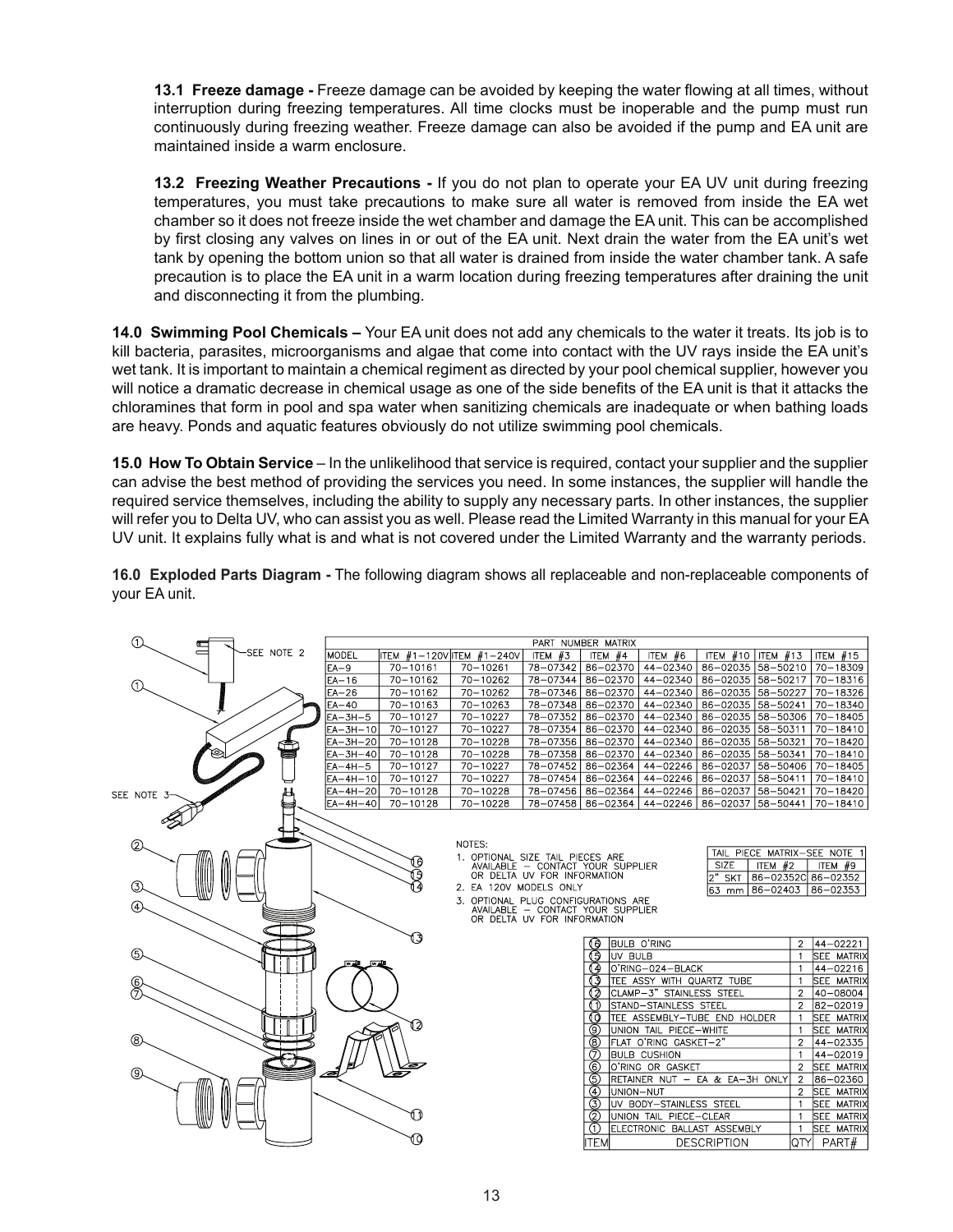**17.0 Frequently Asked Questions** - Here are a number of FAQs that will answer some of the most common questions.

**17.1 Is the Elektra® UV System Designed For Salt Water Use? -** While the ability of the system is not affected by salt water, the harsh environment found in salt water ponds and aquariums is not recommended for the EA UV units due to the stainless steel construction. Contact your supplier or Delta UV if you have a salt water system and they will supply you with information on the Elektra® UV system which is totally compatible with salt water environments. Salt chlorine generators however are compatible with all Delta UV systems, as they operate in a minimum salt level environment. Sea water is not compatible.

**17.2 Do I Need To Turn My EA Unit Off When I Clean My Filter? -** Yes. Anytime the water flow is interrupted to the EA unit, the power to the unit should be turned off at a switch or breaker controlling the receptacle that supplies power to the EA unit, BEFORE the water flow is interrupted. If no switch or breaker is convenient, you can accomplish this by simply unplugging the EA unit from it power outlet.

**17.3 Will A Time Clock On My Pool Shorten My Bulb Life? -** Some shortening of the bulb life can be expected when the EA unit is turned off and back on frequently. A daily on/off cycle will not create a major bulb life issue however, frequent on/off cycles should be avoided.

**17.4 Is There Any Residual Effect From UV? -** No, UV light is used as a control and is applied only to the water that passes inside the EA wet chamber in visual contact with the UV transmission from the UV bulb. No chemical change to your pool, spa or pond water takes place.

**17.5 Can the EA Unit be Mounted Horizontally? -** Yes, the EA unit can be installed in any position. When mounting the unit, make sure that the water outlet is placed higher than the inlet, so the unit will not drain and allow the quartz tube to operated dry. This will ensure that the quartz tube remains submerged at all times. When mounting the unit horizontally, either union can be used for inlet or outlet.

**17.6 Can the EA Unit be Installed Below the Pond, Spa or Pool Waterline? -** The EA unit can be installed below the waterline. Consideration should be given for future winterizing and servicing of the EA unit. The use of valves on both sides of the UV unit are a must to isolate the EA from the pool or pond water. **NOTE: DO NOT INSTALL ANY EA SERIES UNIT BY IMMERSING IT IN THE VESSEL WATER.** All EA Series units are suitable for outdoor installation, but are not suitable for immersion in the water. **SERIOUS DAMAGE WILL OCCUR TO THE EA UNIT IF SUBMERSED, AS WELL AS RISK OF ELECTRICAL SHOCK.** Submersion of the unit will void your Limited Warranty.

**17.7 Can Multiple Units Be Used Together For Larger Systems? -** Yes, you can add any number of EA units to a plumbing bypass manifold system to allow for larger outputs and flow rates beyond the capacity of a single EA-4H-40 unit. Delta UV also manufactures the Elektra E, Elektra ES, Elektra EP and ElektraMax series of UV systems for larger capacity ponds and pools. If you need to utilize more than two EA systems to meet your larger pond or pool's requirements, you will find it more economical to select one of the other quality Delta UV systems that are available. Contact your supplier or Delta UV for complete information and pricing of these larger capacity UV units.

**17.8 Must I Use a GFCI (Ground Fault Circuit Interrupter) with My UV Unit? -** Yes, this is a requirement in the US and Canada, and in some overseas countries. A 15 Amp 120V GFCI needs to be utilized to protect the EA unit and its users. Either a GFCI receptacle (similar to those used in bathrooms) or a GFCI breaker can be used to provide this important electrical protection.

**18.0 Troubleshooting** – The list below will help guide you through any problems you may have at time of initial installation or in the future. For additional assistance, contact your supplier or Delta UV at the address, e-mail, fax or phone shown at the end of this manual.

**18.1 The UV Bulb Will Not Light -** If this occurs upon initial start-up, the problem could be caused by a number of issues.

**a. The bulb has become disconnected from the bulb connector -** Disconnect the power cord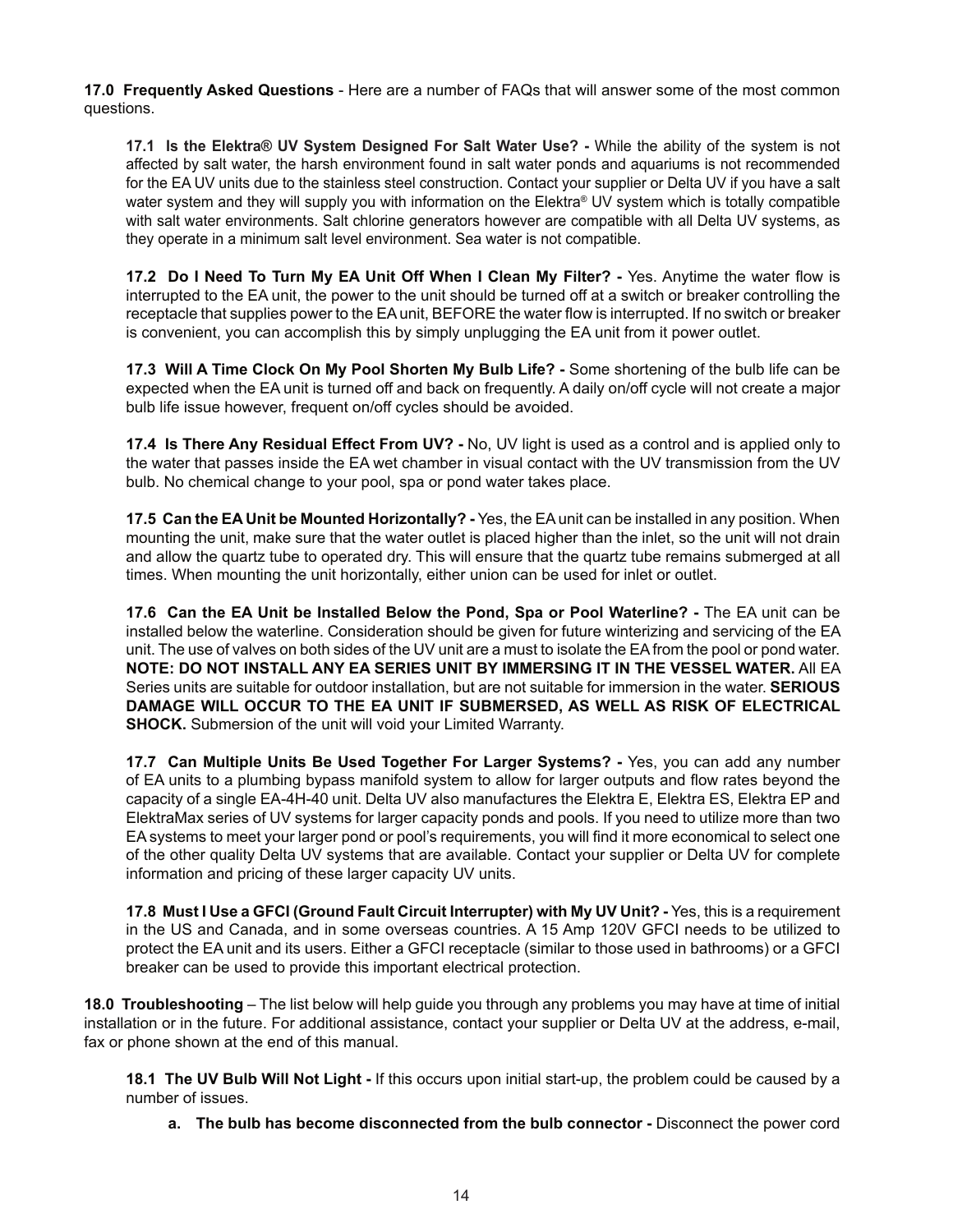from the electrical outlet, open the electrical enclosure bonnet and confirm the bulb connector is firmly in place. At the same time, check all exposed wires for a possible loose connection. Plug the electrical cord back into the electrical outlet ONLY after the electrical enclosure bonnet has been re-installed on the EA unit, and the pump is ON.

- **b. Verify that the electrical cord is plugged into a hot outlet -** Test the electrical outlet. You should confirm the availability of the same power as indicted on the electrical label on your EA unit.
- **c. Make sure you have not plugged your unit into any power source other than that specified on your unit's electrical label -** If you have done so in error, the ballast has been damaged and needs to be replaced. Contact your supplier for the correct replacement ballast.

**18.2 The UV Bulb Was Lit But Now Is No Longer Lit -** This occurs after the unit has been operating successfully for a period of time.

- **a. The bulb has burned out. -** Replace the UV bulb. Contact your supplier or Delta UV to obtain a replacement bulb for your EA unit.
- **b.** The ballast has burned out. Contact your supplier or Delta UV for assistance in obtaining a new power cord/ballast assembly.
- **c. There is no power to the outlet -** Verify that the electrical outlet where the EA unit is plugged into has the proper voltage and the EA unit's power cord is securely plugged into the outlet.
- **d. The GFCI has tripped -** Verify that the GFCI has not tripped. To verify the operating state of the GFCI, trip the GFCI manually and reset it manually. The GFCI should reset. If it does not, it indicates a fault to ground in the electrical circuit or the EA unit itself. See Sec. 18.5 for more details on GFCI issues.

**18.3 The UV Bulb Stays Lit When The Pump Is Off -** The UV bulb should not be lit when there is no water running through the EA unit's wet chamber. This condition will cause the bulb to burn out very quickly due to the heat generated by the UV bulb inside the quartz tube when no water is flowing to carry off the heat.

- **a. Time clock interlock missing -** If a time clock is used, it should be electrically interlocked to the electrical outlet servicing the EA unit, so the power to the outlet is interrupted whenever the clock turns the pump OFF. If this condition is present, refrain from using the EA unit until an electrical interlock is installed.
- **b. EA unit not unplugged when pump is OFF -** If no electrical interlock to the pump is present, the electricity to the EA unit must be halted by unplugging the electrical power cord from the wall receptacle before turning OFF the pump. To eliminate this necessity, electrically interlock the EA unit poser receptacle to the pump.

**18.4 The Water Is Green -** Green water is an indication that the UV rays generated by the EA unit are not sufficiently powerful to be effective or are not being generated at all by the UV bulb (bulb at end-of-life).

- **a. Bulb not lit -** Check the bulb to make sure it is ON. If it is not ON, follow the procedures above regarding the UV bulb not lighting.
- **b. EA unit not operating long enough -** Run your unit longer. If your unit is operating on a time clock, run the circulation pump longer to allow the EA unit to function fully. It is especially important to allow the unit to run continuously at initial startup.
- **c. Quartz tube dirty -** Clean the quartz tube.
- **d. Bulb at end of life (EOL) -** Replace the UV bulb if it is nearing the one (1) year useful life. At one year of operation, the UV bulb is 60% as effective as it was when it was new. This is normal for all low-pressure type UV bulbs, which are the longest life bulbs used in this type of application.
- **e. Pool Chemistry Is Off -** If your EA unit is installed on a swimming pool, shock the pool with the sanitizing chemical you normally use and balance the pool water as per your chemical manufacturers specifications.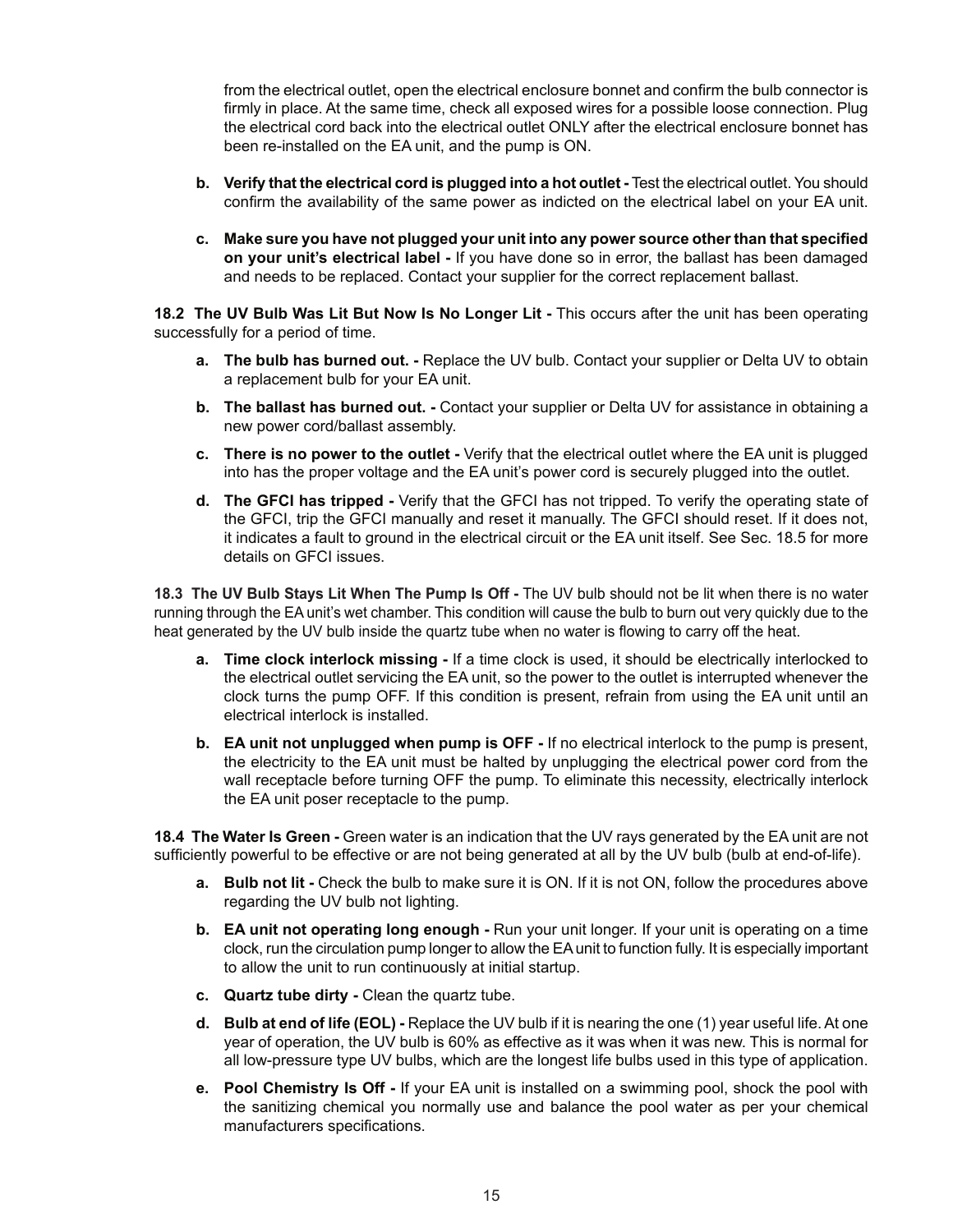**f. Pump Flow Exceeds Unit Design Capacity -** Your unit is undersized if the water is not clearing up on a new installation. Check the flow rate of the pump and compare it to the maximum flow rate for your unit (available online at www.deltauv.com). Flow rates in excess of the maximum flow rate of your UV unit will render the system ineffective as there is not sufficient exposure time of bacterium to the lamp rays. Replace with a properly sized system for your flow rate and the water will clear up.

**18.5 The GFCI Has Tripped -** The GFCI protects the system from any fault to ground, as the electrical breaker protects the electrical circuit. When it trips, it is an indication that there is an electrical problem that must be corrected to provide a safe operating environment in your pool or pond.

- **a. Test the GFCI -** Disconnect the EA unit from the electrical receptacle. Reset the GFCI at the breaker panel or at the receptacle. If the GFCI does not reset, replace the GFCI. If the GFCI does reset, plug the EA unit into the electrical receptacle and make sure the pump is on. If the GFCI trips, it is an indication that there is a ground fault inside the EA unit. Follow instructions previously given for replacing the bulb.
- **b. Inspect the EA unit's electrical assembly -** If water is present inside the electrical enclosure or quartz tube, it will trip the GFCI. Following instructions given previously, remove the quartz tube, inspect it for cracks or breakage or for a bad quartz tube seal. Replace the quartz tube if it is cracked.
- **c. UV Bulb is causing GFCI tripping -** You can check the UV bulb for GFCI trip cause by unplugging the bulb from the bulb connector, then plugging the electrical plug back into the electrified electrical outlet (make sure the outlet is powered). Reset the GFCI and if it does not trip, it indicates that the UV bulb is causing the fault to ground. Replace the UV bulb. If the GFCI does not reset, then the problem is with the ballast or the electrical power cord. Replace the ballast/cord assembly.

**18.6 The EA Unit Makes Noise When Operating -** This is an indication of the EA unit not being properly attached to a firm mounting base of wood or concrete with the mounting stands and band clamps provided. It can also indicate that the UV bulb was installed without the required bulb cushion and/or bulb O-Rings. Attach the EA unit correctly to a firm base as described in Sec. 5.5, or install the bulb cushion and/or bulb O-Rings as described in Sec. 9.1.

**18.7 Water Is Coming Out Of Electrical Enclosure -** Water exiting the unit through the electrical enclosure assembly can be attributed to either (a) a bad quartz tube seal (Factory installed), or (b) a broken or cracked quartz tube. Check the quartz tube for cracks or breakage as instructed in Sec. 7.0 and Sec. 8.0. Replace the quartz tube assembly if cracks in the quartz tube are found upon inspection.

**19.0 Specifications -** Due to Delta UV's commitment to product improvement, all product descriptions or specifications contained herein are subject to change without notice.

> We are confident that your new Elektra® Aquamatic UV unit will provide years of service and reliable operation with a minimum of maintenance.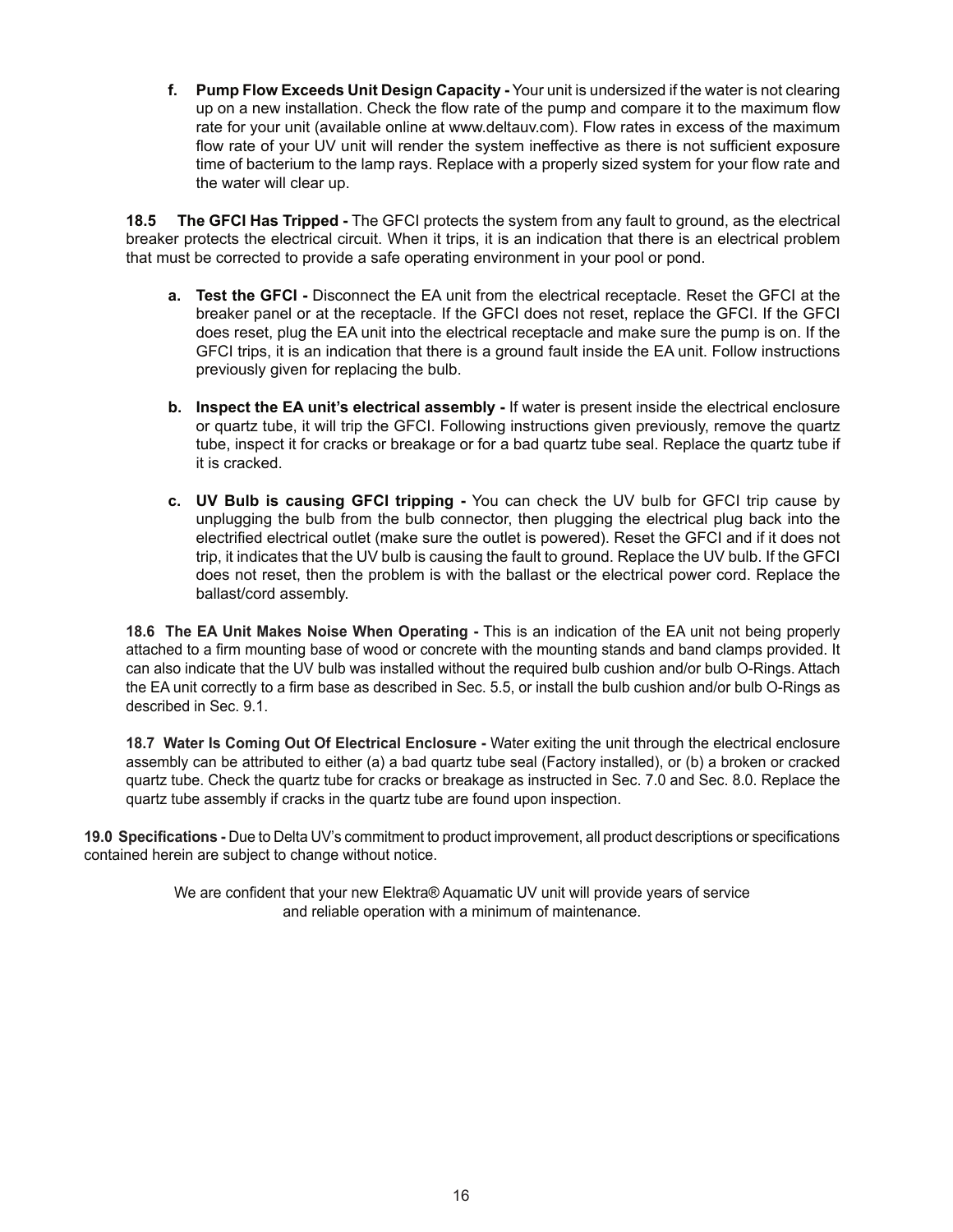

Delta Ultraviolet Corporation warrants to every original Purchaser of Delta UV's Elektra® Aquamatic™ Series Ultraviolet Unit, that the product will be free from defects, as defined herein, for a period of either one (1) year. If at any time during the Limited Warranty period, any defect, as defined herein, prevents the product from performing correctly in an application for which it was designed, Delta UV will repair or replace the product (at Delta UV's option) as outlined herein:

#### **COVERED WARRANTY ITEMS:**

This Limited Warranty *DOES* cover the UV unit, its components, and defects thereof against:

- Manufacturing Defects
- Material Defects
- Plastic Component Degradation
- Bulb failure during 1st year, (Pro Rata)

#### **NON-COVERED WARRANTY ITEMS:**

This Limited Warranty *DOES NOT* cover the following UV unit defects:

- Failure Of Any Covered Condition When Caused By Any Of The Following:
	- Metal Corrosion Due To Salt Water Use  **Mechanical Abuse**
	- Glass Component Breakage  **Improper Installation** Improper Installation
	- Bulb Failure After 9000 Hours Of Operation Acts of War or God
	- Operation At Pressures Greater Than 40 PSI (3 Bar) Freeze Damage
	- Any Failure Not Indicated As "Covered Warranty Item" Herein Improper Operating Voltage
- 
- 
- 
- 
- 

**Note 1**: During the duration of this Limited Warranty, should any failure occur, the unit should be inspected at the site to determine the cause of failure, and if that failure is shown to be a covered item, the Original End User (User) must request a written Return Goods Authorization (RGA) from Delta UV, prior to any product return. Any returned unit is to be accompanied by Delta UV's RGA and is to be returned freight prepaid to Delta UV for Limited Warranty evaluation. The User is responsible for any freight damage associated with such return. Unit failures, or components thereof, found to be covered under this Limited Warranty will be repaired or replaced (at Delta UV's option) without cost to the User and will be returned to the User via UPS Surface, at the User's expense. Delta UV shall be the sole judge in determining the cause of failure of any UV unit. Units arriving in broken condition will not be warranted.

The term "Original End User" (User) shall mean the person or company that was in possession of the physical location where the UV unit was originally installed, at the time of first installation, as evidenced by an original invoice from the selling company to the User at the location where the unit is to be returned. A photo copy of said original invoice must accompany the UV unit RGA paperwork. UV units received unaccompanied by the required documentation will not be accepted by Delta UV for Warranty evaluation and will be returned to the User in the same condition as received, freight collect (COD) if the User fails to provide the required documentation within ten (10) days from date of notification of missing documentation from Delta UV. Any unit returned to Delta UV COD or freight collect will be rejected from the freight carrier.

**Note 2:** This Warranty is Limited in that it does not cover any monetary reimbursement for freight charges, for removal and/or installation labor, or any other incurred costs by any other person(s) or firm(s), including (but not limited to) any consequential damage or loss of use that might be claimed. The Limited Warranty period shall commence upon the date of sale to the User, but in all cases no later than one hundred twenty (120) days after the date of manufacture of the UV unit, as shown on the Delta UV date code located on the product identification label, whichever occurs first. UV units received with factory identification missing, mutilated or altered, or units received containing components not supplied by Delta UV or modified in any way, will not be warranted under any circumstances.

**OTHER RIGHTS** - This Limited Warranty supersedes any and all previous Limited Warranties for this product, gives you specific legal rights, and you may have other rights which vary from state to state.

> DELTA ULTRAVIOLET CORPORATION CORPORATE HEADQUARTERS 4270 PROMENADE WAY, SUITE D MARINA DEL REY, CA 90292

> > P/N 94-06238 REV. 1/04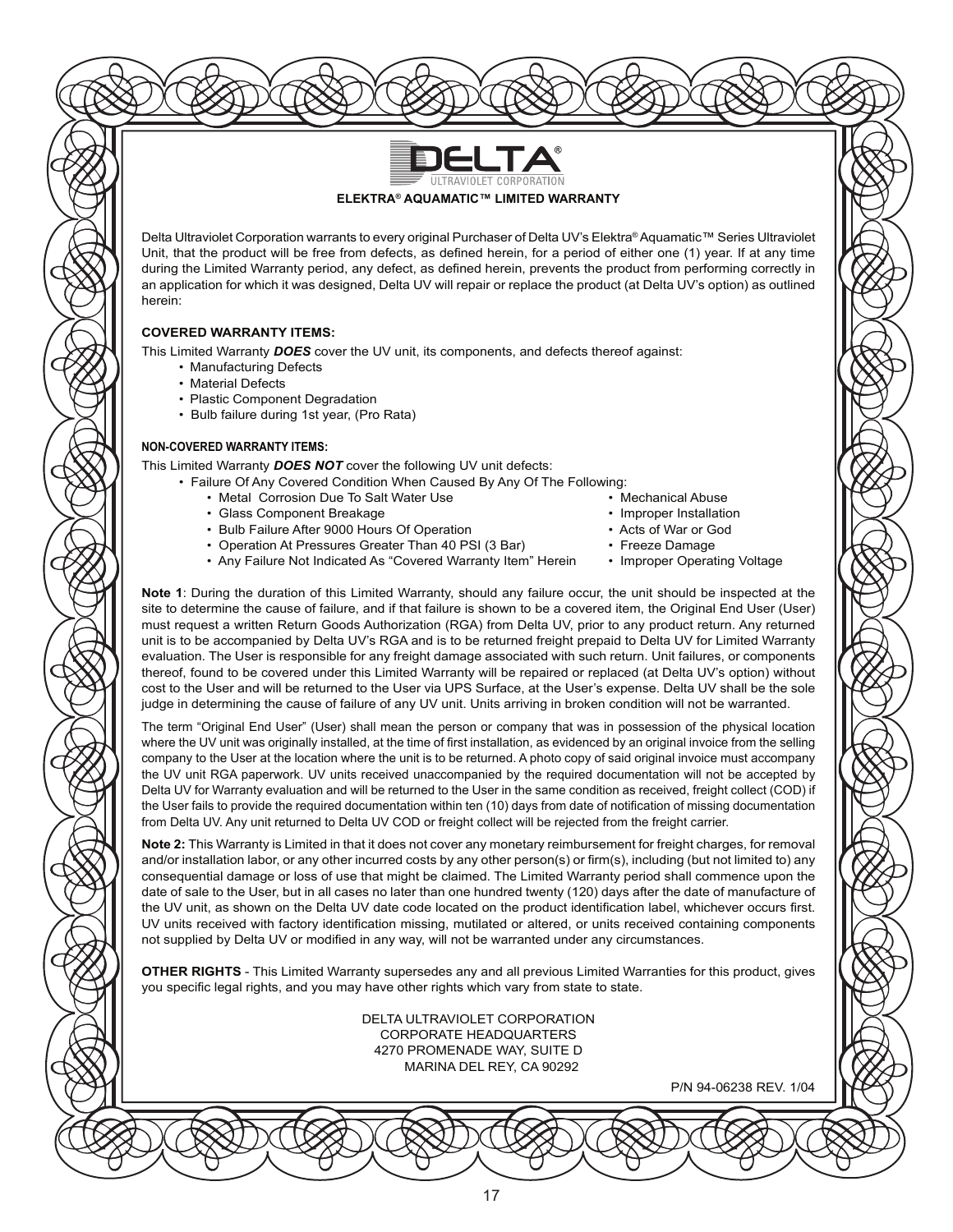#### REFERENCE INFORMATION

| <u> 1989 - Johann Stoff, amerikansk politiker (d. 1989)</u> |  |
|-------------------------------------------------------------|--|
|                                                             |  |
|                                                             |  |
|                                                             |  |
|                                                             |  |
|                                                             |  |
|                                                             |  |
|                                                             |  |
|                                                             |  |

- NOTES -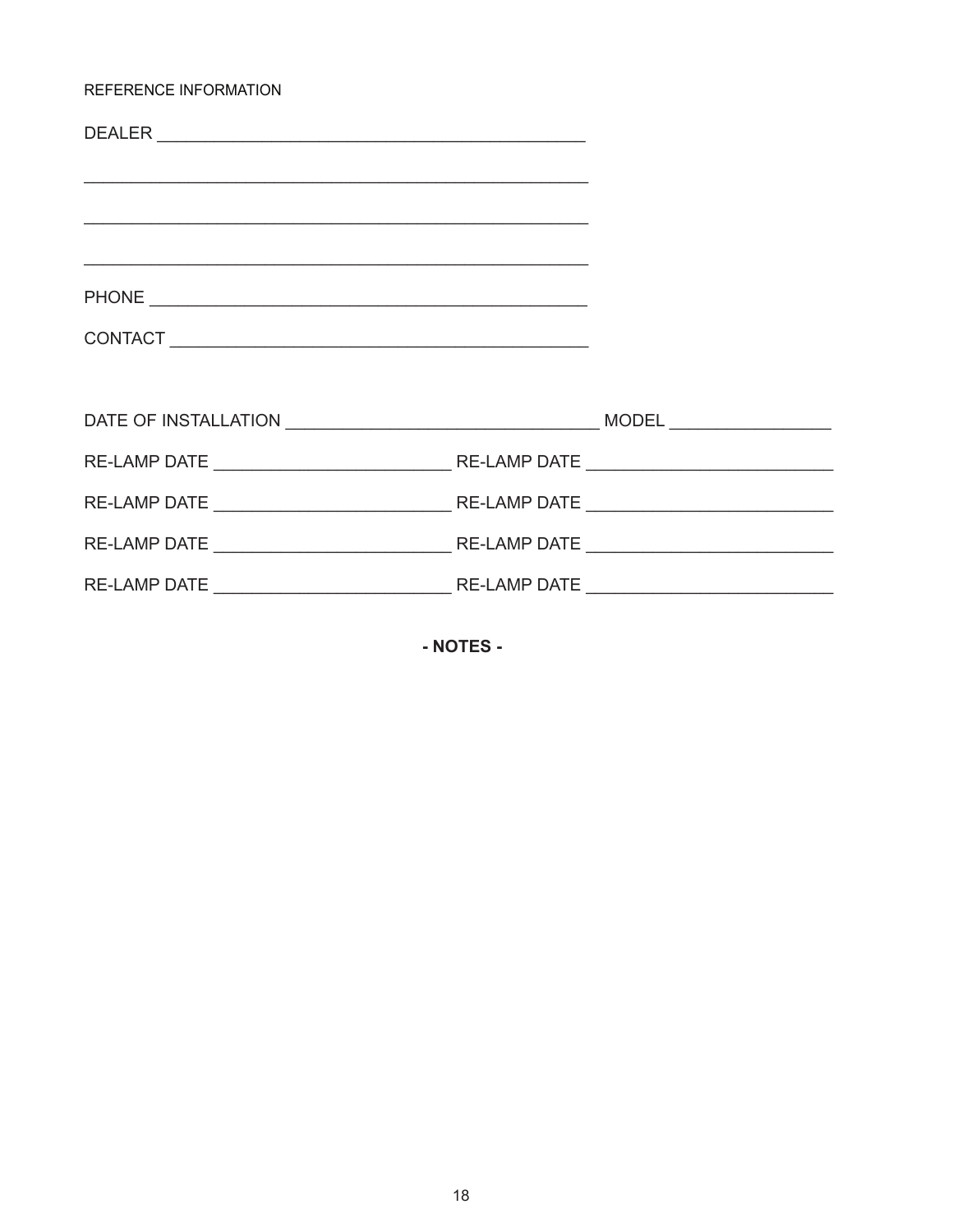**- NOTES -**